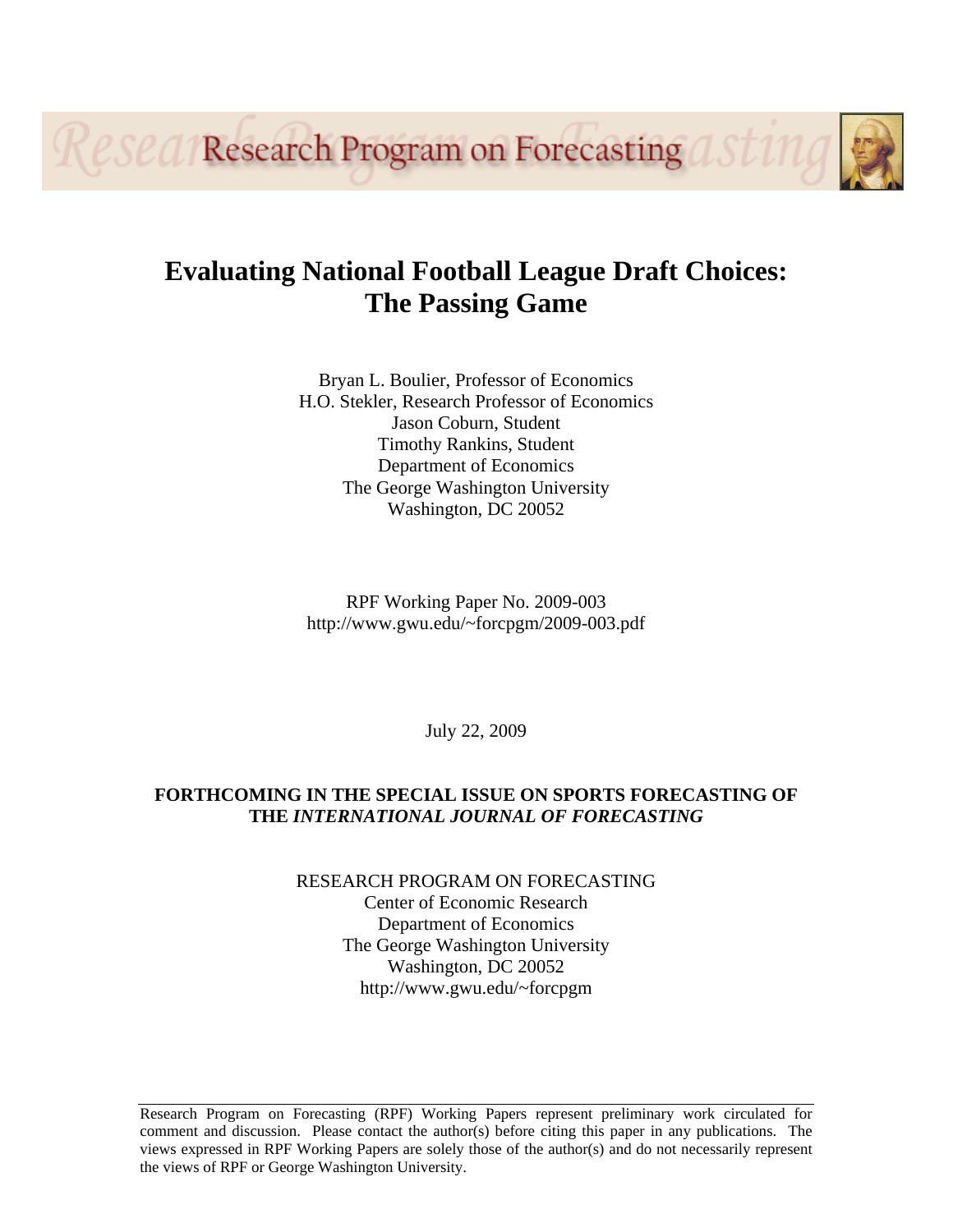# **Evaluating National Football League Draft Choices: The Passing Game**

Key words: sports economics, sports forecasts, National Football League, personnel forecasts.

Bryan L. Boulier, Professor of Economics H.O. Stekler, Research Professor of Economics Jason Coburn, Student Timothy Rankins, Student Department of Economics The George Washington University Washington, DC 20052

July 22, 2009

Corresponding author: Bryan L. Boulier Telephone: 202-994-8088 e-mail: mortile@gwu.edu Fax: 202-994-6147

**Acknowledgments**: We would like to thank Robert Goldfarb, Donald Parsons, David Ribar, Anthony Yezer, and participants in a seminar at the University of Maryland in Baltimore County for helpful comments.

Research Program on Forecasting (RPF) Working Papers represent preliminary work circulated for comment and discussion. Please contact the author(s) before citing this paper in any publications. The views expressed in RPF Working Papers are solely those of the author(s) and do not necessarily represent the views of RPF or George Washington University.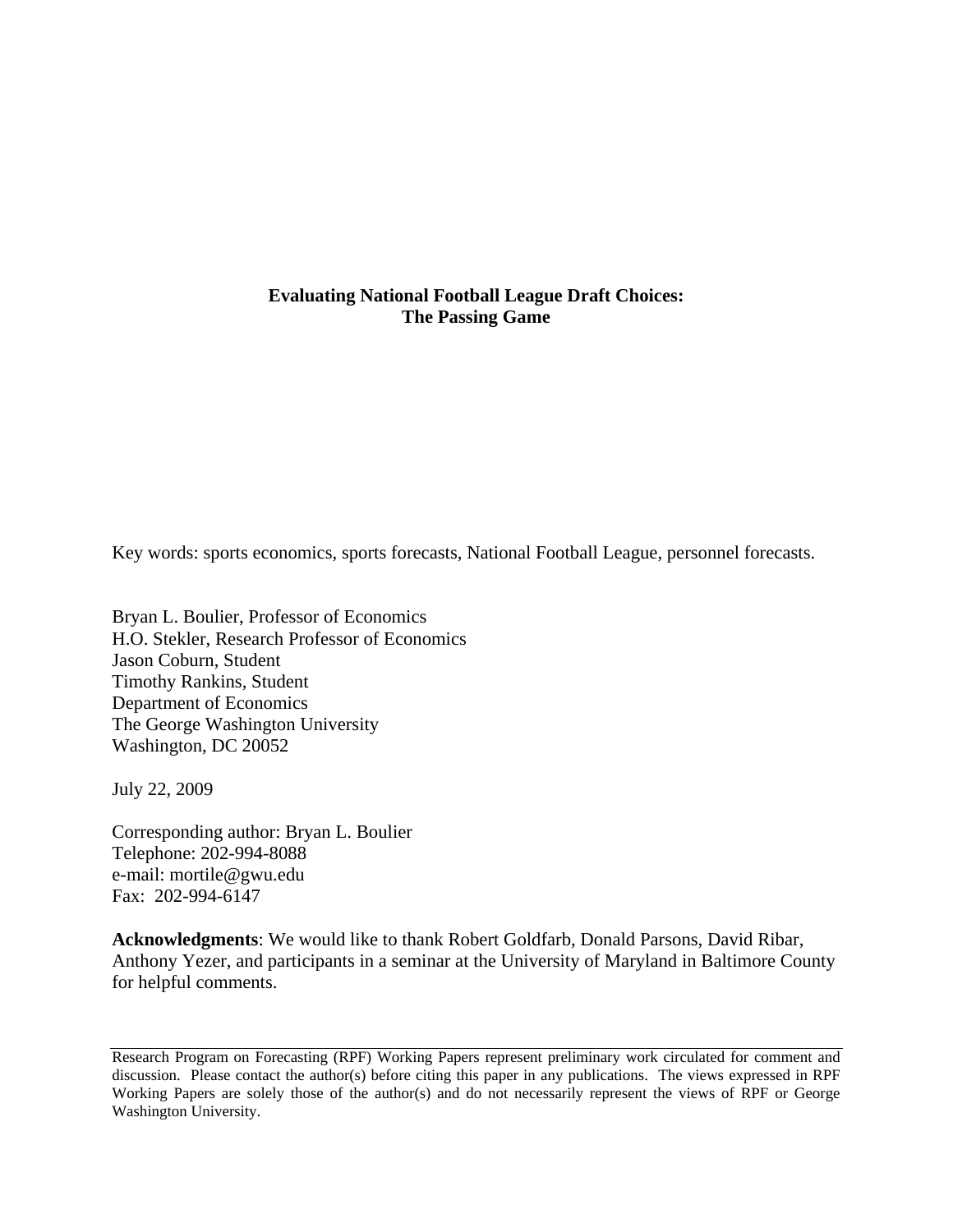# **Evaluating National Football League Draft Choices: The Passing Game**

## **Abstract**

Recruiting competent personnel is crucial for the success of any organization, especially in competitive sports where the success of teams depends upon the quality of players selected. This paper examines whether football executives are able to forecast who will be the most successful quarterbacks and wide receivers. Our data base is constructed from the NFL drafts between 1974 and 2005. We use a variety of measures to determine the success of the players selected in those drafts. We conclude that, although their ability to rank the future performance of players is less than perfect, football executives are very successful in evaluating the talent of athletes. There was no evidence that teams that selected Awell@ also had competitive success.

Key words: sports forecasts, personnel forecasts, National Football League, sports economics

Research Program on Forecasting (RPF) Working Papers represent preliminary work circulated for comment and discussion. Please contact the author(s) before citing this paper in any publications. The views expressed in RPF Working Papers are solely those of the author(s) and do not necessarily represent the views of RPF or George Washington University.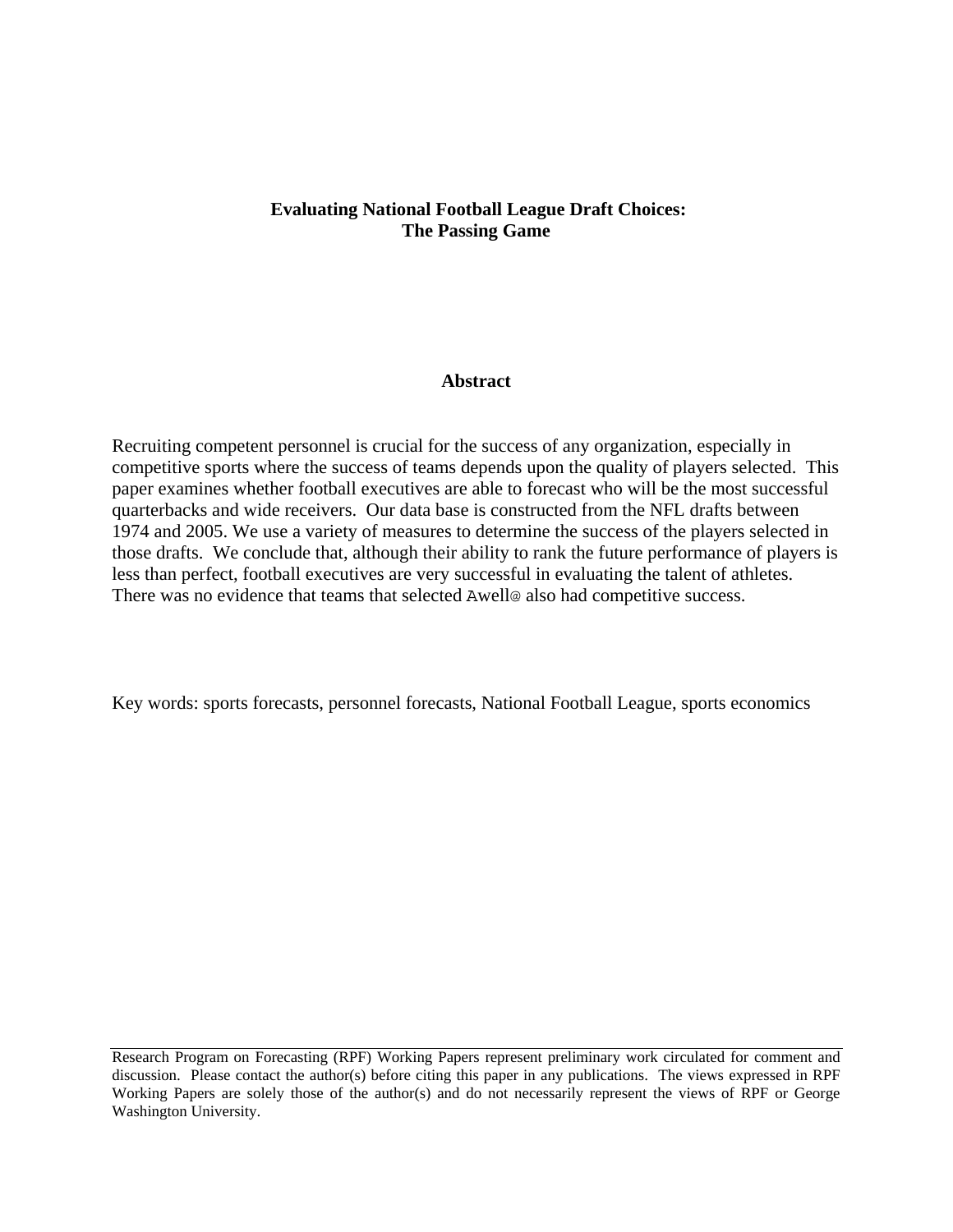"Without question, one of the primary factors affecting success in the National Football League is having talented players...[T]he most important step in securing the players a team needs is evaluating the available talent pool..."

Bill Walsh (Walsh, et al., 1997, p. 113)

## **1. Introduction**

 Forecasting how personnel will perform is important to all organizations. It is especially so in professional sports where a team's success depends on the talents of its players. The opening quote by Bill Walsh, a coach and later executive for the San Francisco 49ers, underscores this point. In this paper, we examine whether football executives have the ability to forecast who will have a successful career in the NFL. Our analysis focuses on one component of a professional football team's performance- the offensive passing game involving quarterbacks and wide receivers. This is, obviously, an important aspect of a NFL team's overall performance. Moreover, there are anecdotal statements that question whether NFL executives have the ability to evaluate the intrinsic talent of quarterbacks and wide receivers when they enter the NFL draft. Commentators note that Joe Montana was drafted only in the third round in 1979, later than three other quarterbacks, each of whom had less successful careers than he did. Other quarterbacks (such as Warren Moon and David Krieg) had very successful careers in the NFL but were not even selected in the draft. As for wide receivers, Jerry Rice, considered the best who ever played, was the third wide receiver chosen in 1985. Terrell Owens, who ranks fifth in all-time receiving yardage, was only drafted in the third round after 11 wide receivers had already been selected.

 Numerous management and labor issues have been covered in the literature on professional football. These include principal-agent problems (Atkinson, et al., 1988),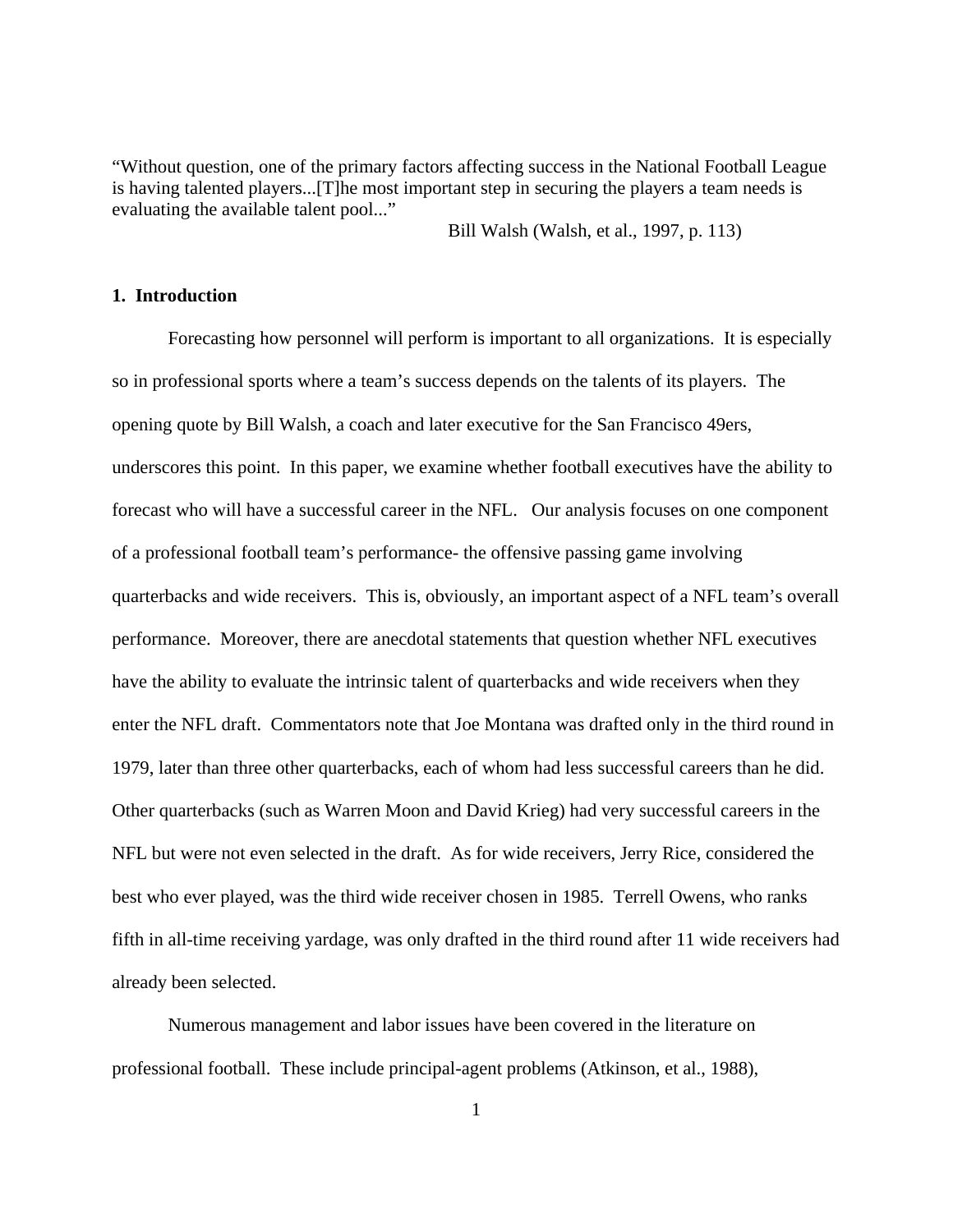compensation systems (Bishop, et al., 1990), union member behavior (Gramm., et al., 1994), managerial efficiency and tenure (Scully, 1994), and contract negotiation strategies (Conlin, 2002). Hendricks, et al. (2003) use NFL draft information to test hypotheses regarding uncertainty and hiring processes. Massey and Thaler (2005) conclude that the NFL draft choices are economically inefficient, in that managers overvalue early draft choices relative to later draft choices. The economic surplus of draft choices, measured as the difference between projected economic value of players and their compensation costs, is maximized in the second round of the draft.

 Hendricks, et al., and Massey and Thaler examine players drafted for all positions taken together. The work most closely related to ours is that of Berri and Simmons (2008) for quarterbacks and Johnson and Rafferty (2008) for wide receivers. Much of the Berri and Simmons analysis uses data on quarterbacks' performances during seasons in which they have at least 100 plays. Holding constant years of experience, they find little correlation between performance measures and draft rank in these data (cf., Table 3 and Table 6). They conclude that associations between draft rank and aggregate performance such as total number of games played or number of passes must be explained by the fact that quarterbacks who are drafted earlier have more plays (p. 13). They also find that physical characteristics of a player (such as his body mass index, height, and time in the 40 yard dash) and his intelligence score (as measured by the Wonderlic test) predict draft rank, but are not as good at predicting professional performance in their first four years of professional play as variables summarizing a player's college performance. Johnson and Rafferty examine the first five years of careers of wide receivers drafted from 1988 to 2003. They find that draft rank and scouts' ratings published in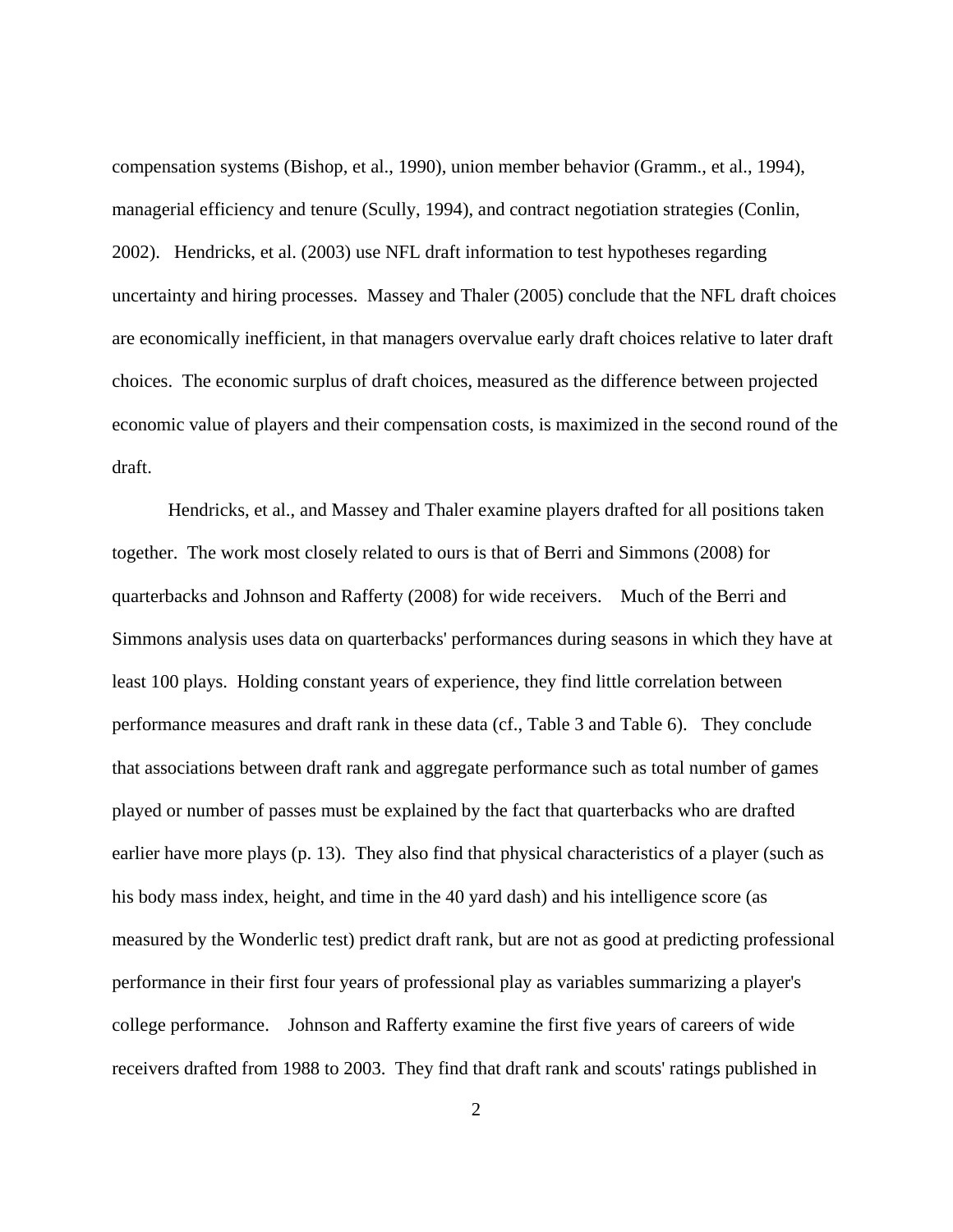*Professional Football Weekly* both play a role in forecasting players' performances, but that, controlling for these variables, a player's physical characteristics are generally statistically insignificantly related to performance. An exception is that a wide receiver's body mass index is positively related to the probability that he will be selected for the Pro Bowl.

 In this paper, we use data on quarterbacks and wide receivers drafted by the NFL between 1974 and 2005. In contrast to the papers by Berri and Simmons for quarterbacks and Johnson and Rafferty for wide receivers, we focus on the career performance of players. In choosing draft picks, a manager is interested not only in average performance per play or per season but also the number of seasons the individual will play for the team or his later value to a team to which he might be traded. Moreover, quarterbacks who had a least 100 plays per season or wide receivers who lasted at least five years in the NFL are (almost) by definition successful players. Life tables based on our data indicate that only 19% of wide receivers and only 24% of quarterbacks drafted in the third round or later play at least five year**s.** Part of the forecasting skill of a manager is to identify those players who will (or who will not) fall in these successful groups.

 We first describe the draft system and then our data set and measures of performance. The next two sections present our methods of analysis and summarize our empirical findings with regard to associations between draft rank and performance. We then examine the frequency with which football executives (1) fail to draft players who turn out to be successful or (2) use early round picks for players who turn out to be unsuccessful. We also explore whether some teams are more successful at drafting than other teams. The last section presents our conclusions.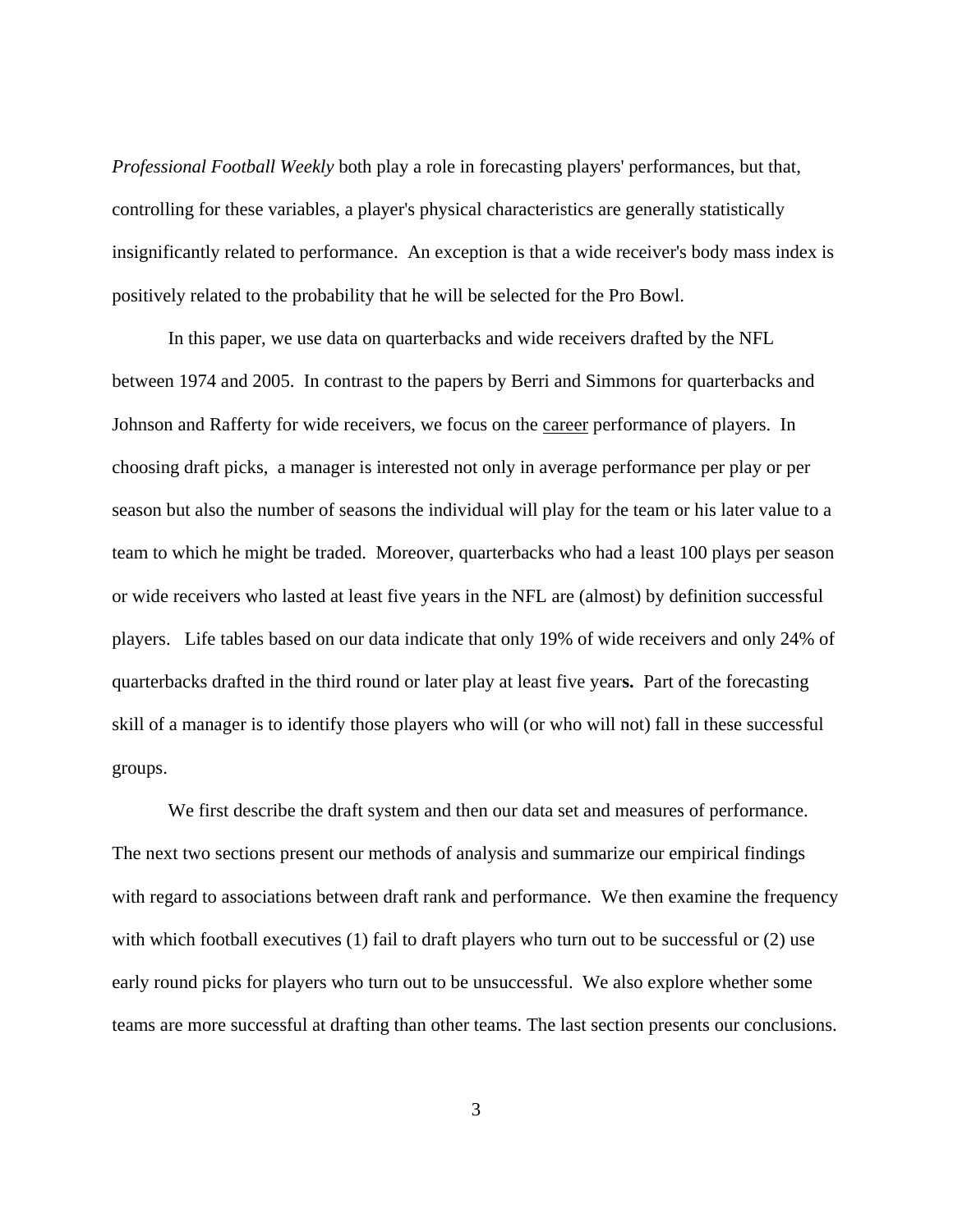## **2. The draft: the talent pool**

 The draft is a method of allocating individuals who have not previously played in the NFL to the teams in the league. The new players are, almost without exception, men who have played football in college. Players who are "drafted" may only play for the team that has selected them unless the selecting team relinquishes or trades their rights to the player. If a particular player is overlooked in the draft and is not selected by any team, that individual is considered a free agent and can negotiate with, and play for, any team in the league.

 Teams select their future players in a predetermined order based on the previous year's performances. The team with the worst record in the previous year makes the first selection, followed by teams in ascending order of their previous year's record. After the team with the best record has chosen its player, the first round of the draft is completed. This process is repeated through the *n* rounds of each year's draft. While teams are free to choose players at any position, it is presumed that players who are chosen earlier have more potential than players who perform at the same position but are chosen in the later rounds of the draft.

 There are numerous sources of information for assessing the talent of players. Scouts watch college football games or study films of the games, college coaches provide assessments, and team combines administer physical and mental tests to invited athletes and provide opportunities for personal interviews. Finally, the most talented athletes are "worked out" by NFL coaches on their own college campuses. If the executives can use this information to evaluate players' abilities and forecast their future success, there should be a relationship between the order in which players are chosen in the draft and their subsequent performance in the NFL. Those chosen earlier in each year's draft should outperform those taken later in the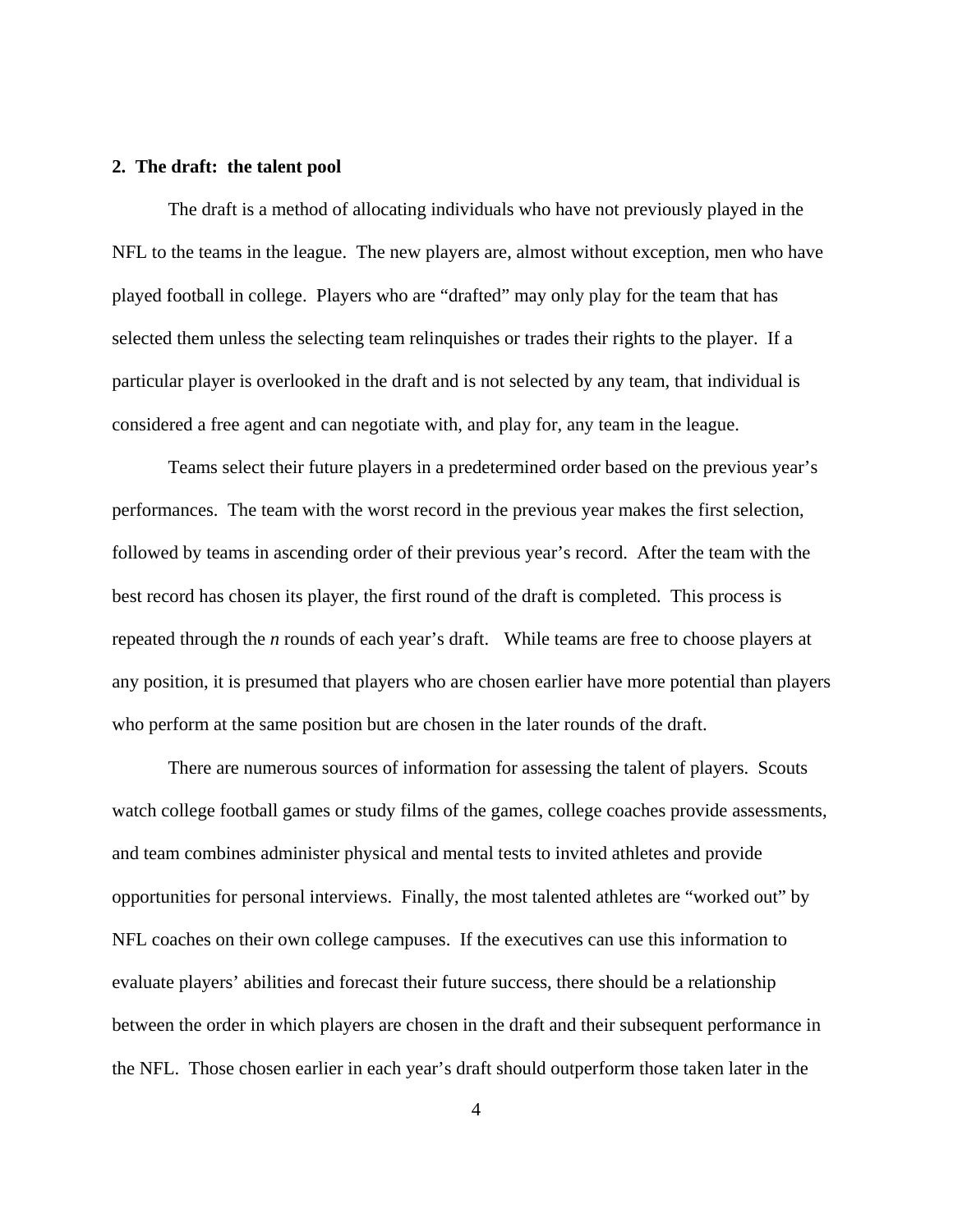same draft.

 It is not possible, however, to evaluate the executives' judgments or forecasts by simply comparing a player's position in the draft with some measure of his subsequent performance. The reason is that the selectees play different positions. In order to obtain meaningful results, one must compare drafted selectees who play the same position. Since we are concerned with the offensive passing game, we do not evaluate the entire draft but concentrate on individuals who play two skill positions: quarterback and wide receiver. Because there are widely accepted measures of performance for those positions, we can determine whether there is a relationship between the order that players are selected and their subsequent performance.

#### **3. Data and performance measures**

#### **3.1 Data**

 The source for our data is an online site: Pro-football-references.com. This reference includes comprehensive statistics on the performance of every player who has ever been involved in an NFL game through 2008. It also provides complete information about each year's draft, i.e. the round in which a player was chosen as well as the sequence in which players were taken. Our analysis is based on the drafts from 1974 through 2005. Although the web site includes data for the 2006-2008 drafts, those data are not included because there is insufficient information about these players to analyze their lifetime performance. By ending with the 2005 draft, at least four years' performance data on each player are available.

 Over this period, the number of rounds in the draft was not constant. In 1974-76, there were 17 rounds; this was reduced to 12 rounds from 1977 to 1992, 8 rounds in 1993, and only 7 rounds in subsequent years. In addition, the number of teams increased from 26 in 1974 to 32 in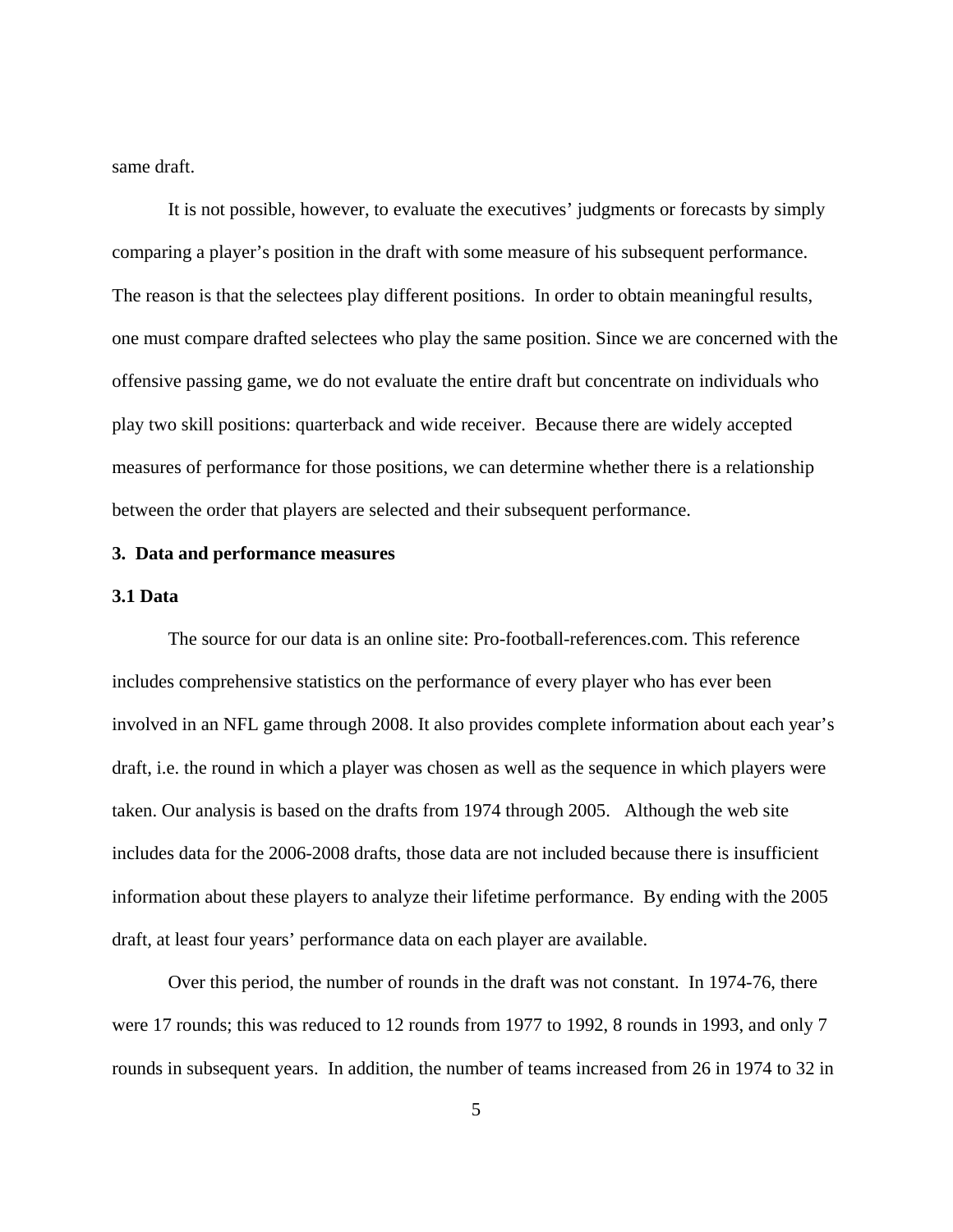2005, so that the number of players selected per round also changed. In order to provide a comparable set of data over time, we group players by the number at which they were selected. All players selected as one of the top thirty players in a draft year are designated Round 1. Players who were the  $31<sup>st</sup>$  through  $60<sup>th</sup>$  selections in each draft were grouped together and are referred to as Round 2 picks. This process of creating groups continued until the  $210<sup>th</sup>$  position was reached. All players selected later than 210 were grouped together and designated as Round  $8<sup>1</sup>$  In the remainder of this paper, the word "round "will refer to these groupings.

Except for the actual number of rounds, the structure of the draft has not changed over the period that we are examining. Nevertheless, there have been changes in the way the NFL is organized and the league's relationship with its players. The most important involve the beginning of free agency in 1993 and the introduction of the salary cap in 1994. These changes do not have a material effect on the order of the draft. They should also not affect any of the performance measures because the minimum league salary of a veteran player who goes to a new team has virtually no impact on the team's salary cap.

## **3.2 Performance measures**

#### **Quarterbacks**

We use three indicators to measure a quarterback's performance: (1) the number of years played, (2) the number of passes thrown, and (3) the quarterback rating. The length of a quarterback's career measures how long coaches thought that he had the ability to perform in the

 $\frac{1}{1}$ <sup>1</sup> What we have called Round 8 differs from conventional usage because our Round 8 encompasses players taken from the eighth round in one particular year to as high as the  $17<sup>th</sup>$ draft round in some other years.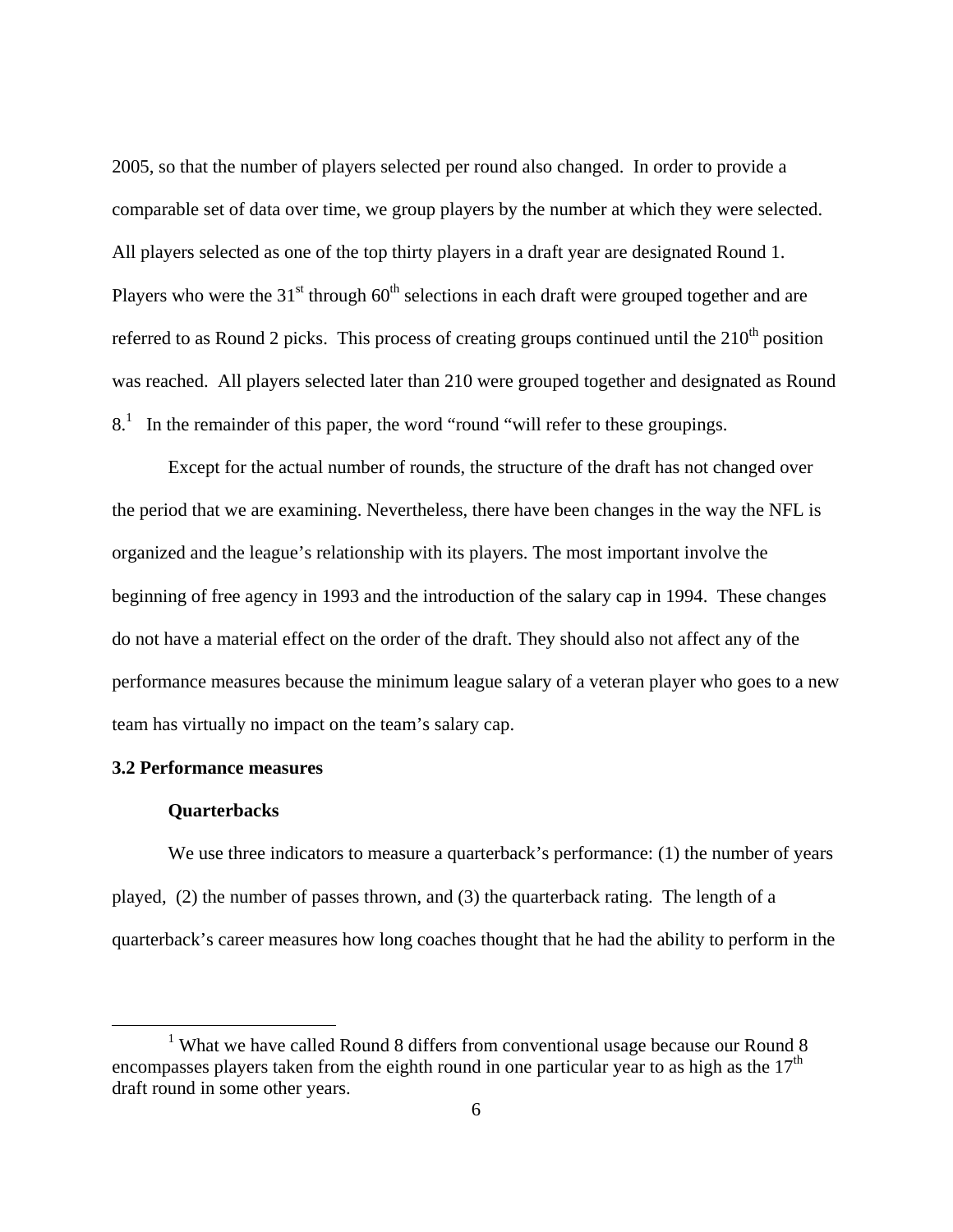$NFL<sup>2</sup>$  It also reflects his durability. This measure has the advantage that it is independent of the talent of players surrounding the quarterback and of the offensive style of his team. For example, a quarterback on a run-oriented team will throw fewer passes than if he plays for a team without a good running back.

We examined two measures of years played. The first counts the number of years that the quarterback actually participated in a team's offense and threw one or more passes. The second counts all of the years that the player was in the league - from the date of the draft to the player's last appearance. The second includes time preparing to be successful while on a team's taxi squad, years spent on injured reserve whether actually injured or not, and years that he was a backup quarterback at the end of a career but did not appear in a game. Our results are not sensitive to the choice of measure. Consequently, we only present results for the first measure in this paper. Tables for the other measure are available on request.

The number of passes thrown measures the contribution a quarterback makes for the team and distinguishes between quarterbacks who are starters from those who back-ups.<sup>3</sup> Finally, the quarterback rating (QR) was devised by a special study committee of the NFL in the 1970s and has been used to assess the performance of passers since then. The QR is positively related to the number of completions, yards gained per attempt, and touchdowns per attempt and inversely related to the number of interceptions per attempt (Carroll, 1986). We have set the QR equal to zero for quarterbacks who threw no passes. Because the QR is a measure of the efficiency of a

 $\frac{1}{2}$  $\rm{^{2}Y}$ ears played is one of the measures of a player's success used by Hendricks, et al. (2003).

 $3$ Passing yards is another potential measure. We found that the correlation between the number of passes thrown and passing yards was .998. We, therefore, only present our results for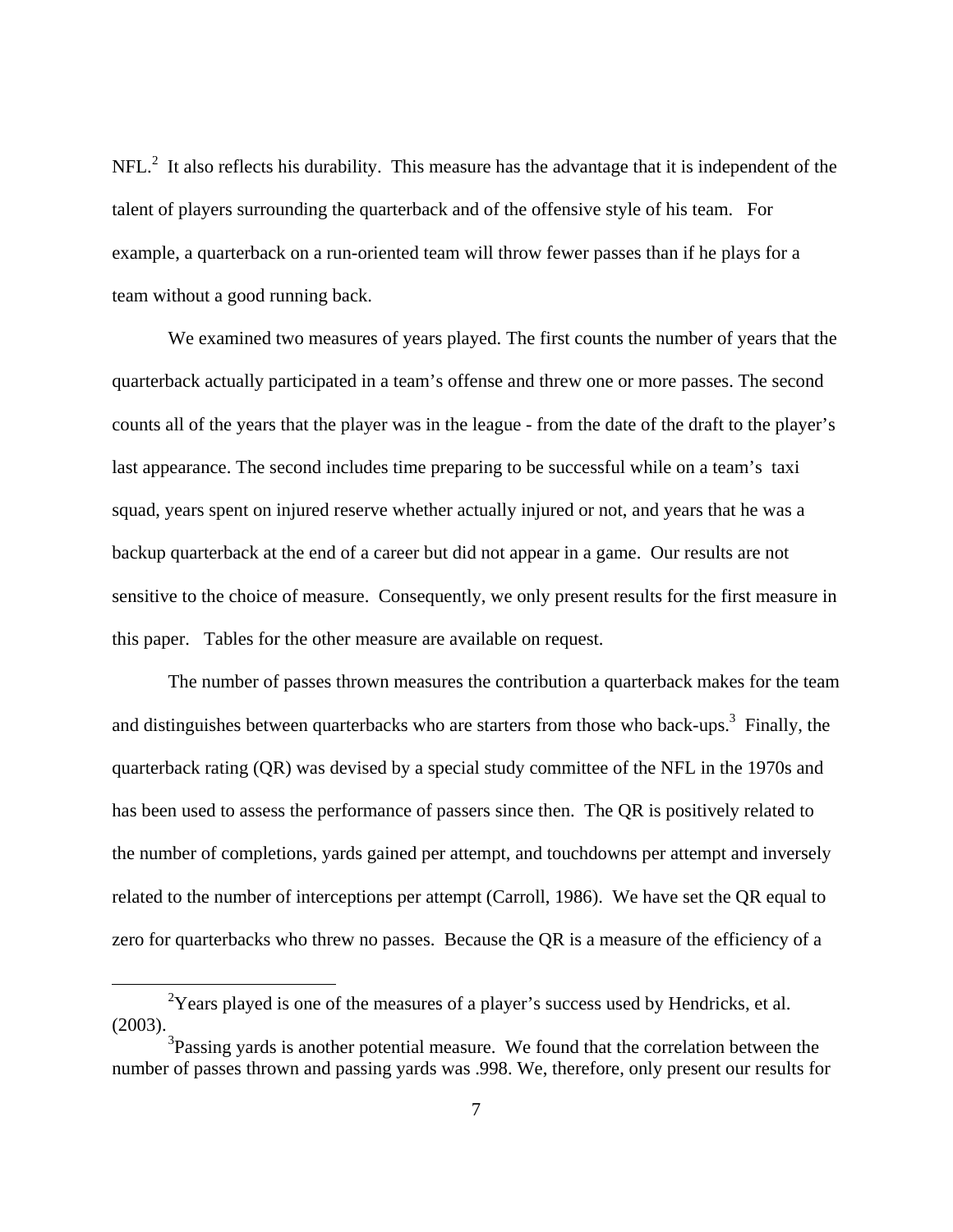quarterback's passes, it is possible for the QR to be high and the number of passes thrown to be  $low.<sup>4</sup>$ 

#### **Wide receivers**

 For wide receivers, we measure performance by (1) the number of years in the league and (2) total yards of receptions. We examined two measures of years played: (1) the number in which he was an active receiver and (2) the number he was in the league. The first measures the receiver's ability to perform at high levels over a long period of time as a starter. The second also includes years spent as a backup third or fourth receiver or as a return specialist on special teams. As in the quarterback analysis, we report results only for the first measure in this paper, since the results are very similar for both measures. Total yards of reception reflects the offensive contribution of a wide receiver to the team(s) for which he plays and distinguishes players who are starters from those who are back-ups.

#### **4. Methodology for evaluating performance and draft position**

 We use a number of different approaches for evaluating the relationship between the draft position of a player and his subsequent performance. The comparisons are done separately for quarterbacks and wide receivers.

#### **4.1 Individual draft years**

 We first focus on each draft year (1974-2005) and examine the relation between draft position of an individual quarterback (wide receiver) relative to other quarterbacks (wide

 $\overline{a}$ 

number of passes.

<sup>&</sup>lt;sup>4</sup>Six quarterbacks, only one of whom had more than 30 passes, had quarterback ratings exceeding that of Peyton Manning ( $QR = 94.7$ ), who had the highest  $QR$  among players with more than 50 passes.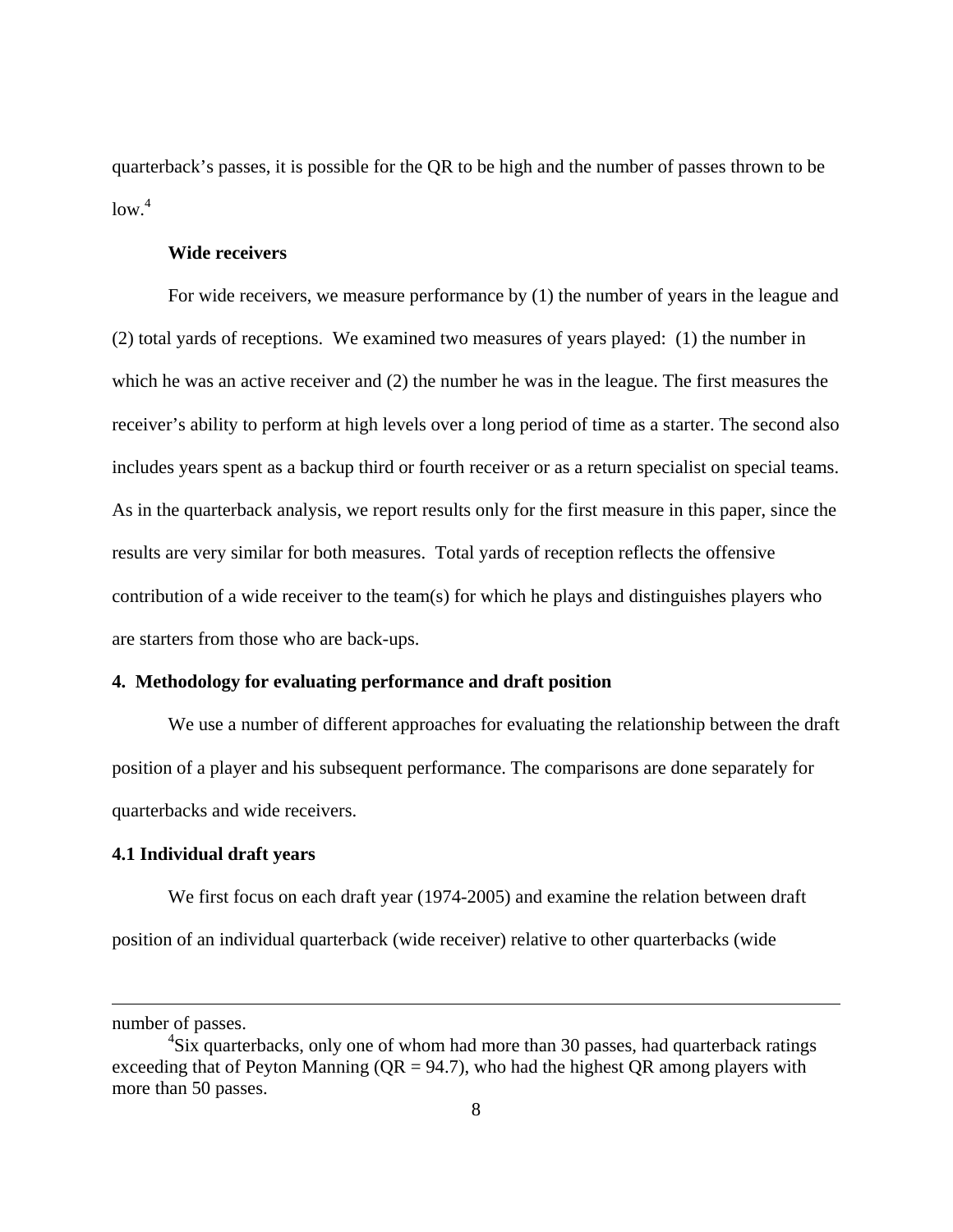receivers) and their subsequent performances.

The hypothesis is that there is a relationship between: (1) the order in which a player was drafted relative to others at the same position and (2) their relative success. The Spearman rank order correlation coefficient is used to test this hypothesis. If football executives were able to forecast relative future success, then players selected earlier should have been the most successful, and the Spearman coefficient should be negative and significant. If the Spearman coefficient is negative and significant we are implicitly rejecting the hypothesis that the ability of the executives is inferior to randomly selecting the quarterbacks and wide receivers. At a minimum, the executives' performance should exceed this benchmark or standard of comparison. It would have been preferable to compare the executives' performance with that of knowledgeable sports analysts. However, such a data base was not available.

#### **4.2 Pooling across all draft years**

 In using the Spearman Rank correlation for *each individual year*, we are evaluating executives' abilities to choose among those who were available in that particular draft for a particular position. In arranging players only by the order of their selection, we are ignoring the *overall position* of the player chosen. Two quarterbacks ranked as the number 1 and 2 overall choices in a specific draft - not just among quarterbacks - would receive the same order as the first two quarterbacks who were the 50th and  $55<sup>th</sup>$  overall selectees. However, players who are chosen earlier are considered to have more potential than those chosen later. If executives choose wisely, then one would expect that players chosen in the early rounds of the draft would be more likely to perform at higher levels than those selected in the later rounds.

To examine this hypothesis, we pooled the data from all the draft years. Although the use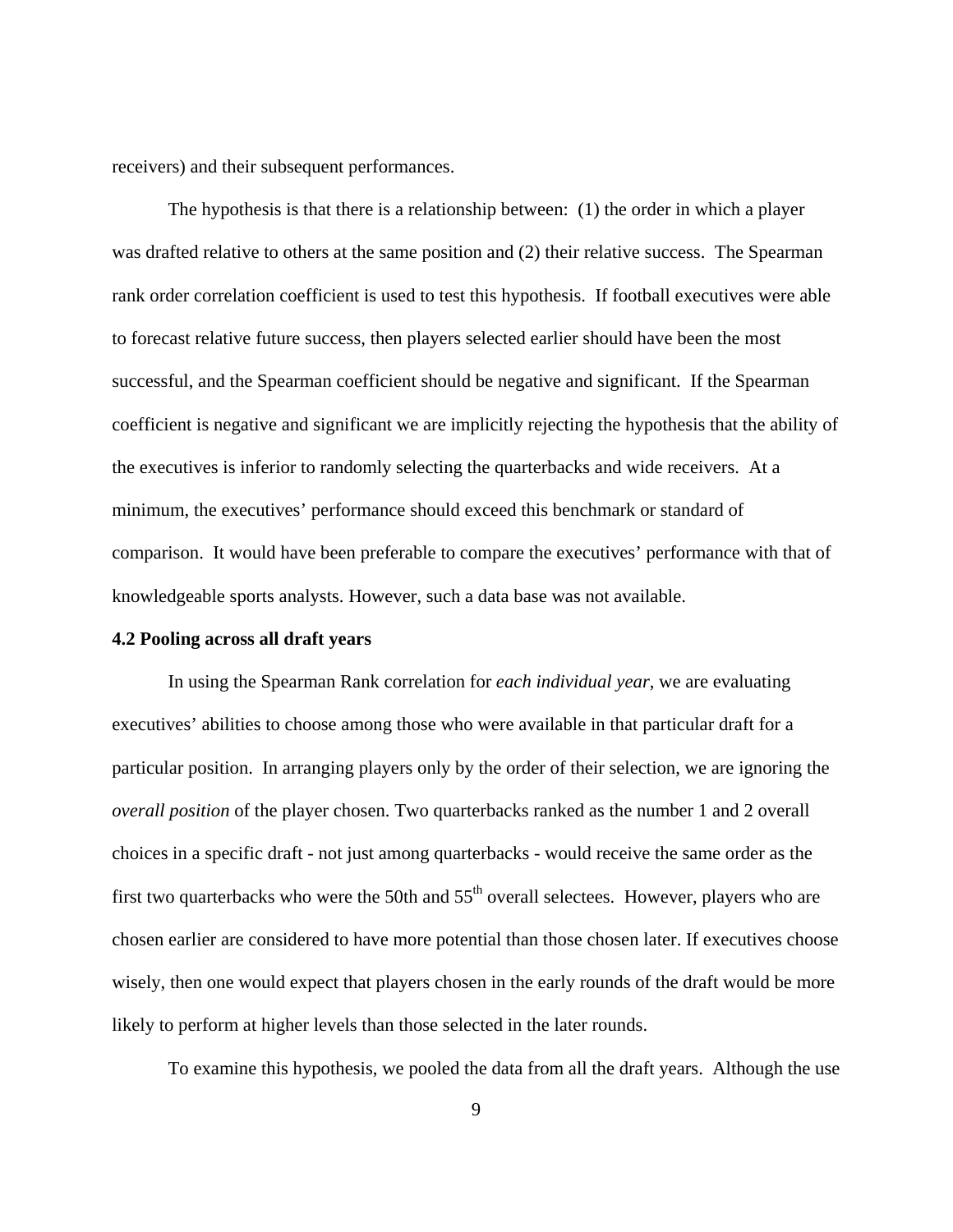of pooled data permits us to compare performance measures across draft rounds, there is a complication: not all players had completed their careers by 2008. Of the players in the sample, 12% of the quarterbacks and 10% of the wide receivers were still active in 2008. The percentage of players still active is correlated with the round in which they were drafted. Among quarterbacks, 25% of first round choices (i.e., those chosen as picks 1-30) were still playing compared to only 4% of eighth round picks (i.e., those taken later than 210).<sup>5</sup> As a result, *a simple comparison of (say) average years played by round picked would yield biased results by understating the performance difference.* Since few quarterbacks drafted in the eighth round were still playing in 2008, for this group a simple average of the number of years played approximates completed career length. However, since more than 25% of first round quarterbacks were still active in 2008, the actual average number of years played by this group as of 2008 is an underestimate of the number of years that they will have played on average over the length of their *entire* careers. More formally, the sample is censored. We adopt two statistical methods that appropriately control for this censoring: life tables and a regression analysis that controls for censoring.

To analyze the number of years played, we constructed life tables by round that show the probability that a player taken in that round survives to play at least T years  $(S_T)$ . The life tables are based on the Kaplan-Meier (or product limit) methodology (Kaplan and Meier, 1959; Cleves, et al., 2001, pp. 88-92). Players' careers contribute to the calculation of survival probabilities until the time at which they are censored. An illustration of the Kaplan-Meier technique is

 $rac{1}{5}$  ${}^{5}$ Among wide receivers, 24% of first round pick and only 1% of eighth round picks were still active in 2008.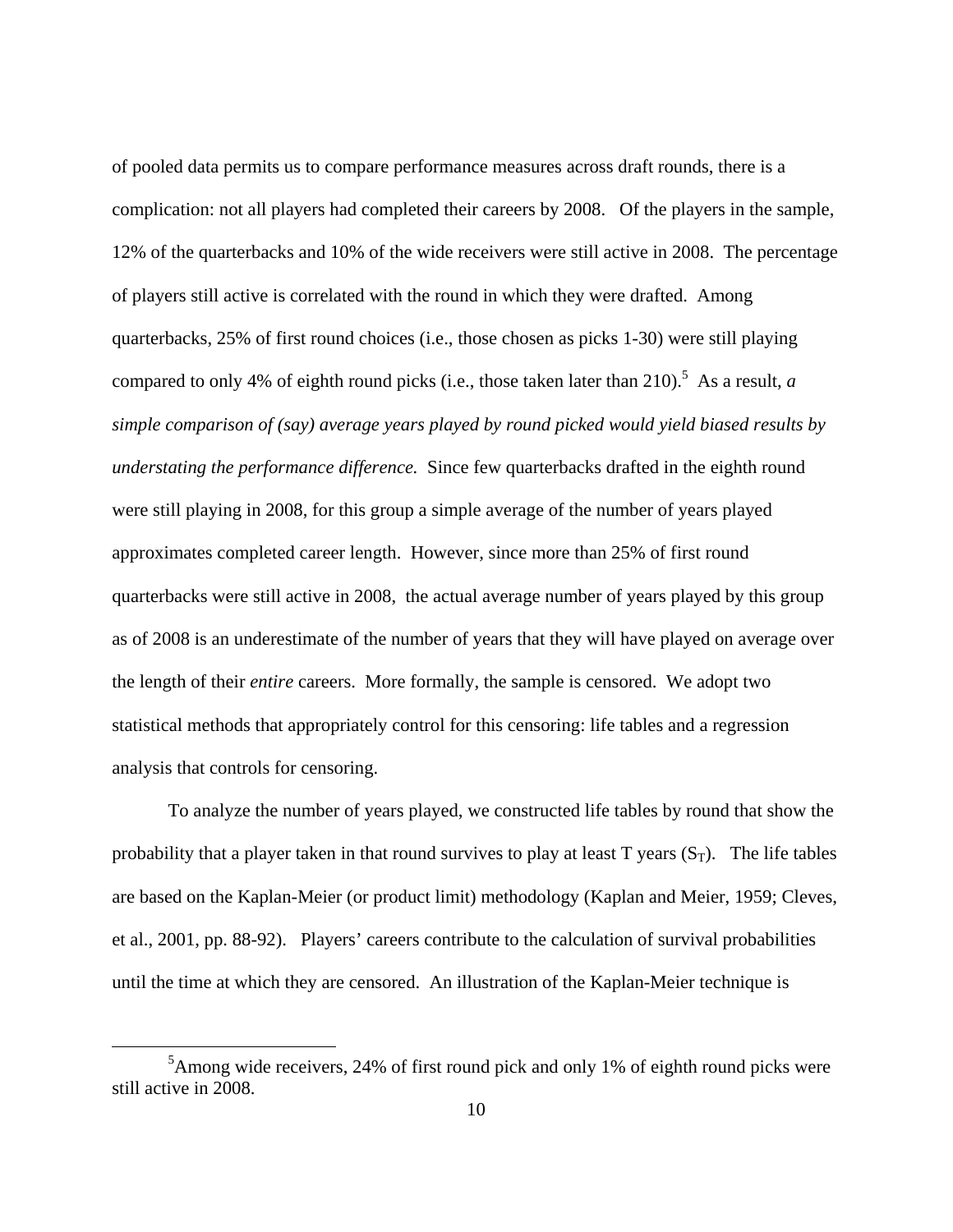described in Appendix A.

 We also regressed performance measures on the actual rank at which a player was drafted.<sup>6</sup> Because players taken in earlier draft rounds are more likely to be censored, ordinary least squares estimates yield biased estimates of the coefficients. We, therefore, estimated the relationships using censored normal regression (Greene, 1990, pp. 727-739; *Stata Reference Manual*, 2001, pp. 174-188). In addition, because simple functions of performance and position did not seem to capture adequately the relationship between these variables, we estimated regressions in which performance was related to a piecewise linear function (spline) of the actual draft rank at which a player was selected. The knots of the spline correspond to the endpoints of ranks used to define the rounds (e.g., the first linear segment corresponds to ranks 1-30), used in the life tables. We also added a knot at 290, corresponding to the approximate median of position of players drafted later than 210.

#### **5. Results**

## **5.1 Performance and draft rank by draft year**

## **Quarterbacks**

 The distribution of the Spearman rank correlation coefficients between performance measures and draft order for quarterbacks and their statistical significance levels are presented in Table 1. With two exceptions, there is a negative relationship between the order in which players were selected and their subsequent performance. When the quarterback rating is used as

 <sup>6</sup>  $<sup>6</sup>$  In the later years covered by this study, there have been 32 teams and 32 draft choices</sup> per draft. Using our convention, a player selected in the number 31 or 32 position of the first actual draft round would be placed in our Round 2. Conversely when there were (say) only 26 teams, a player selected 27 in the actual second round would be classified as a Round 1 choice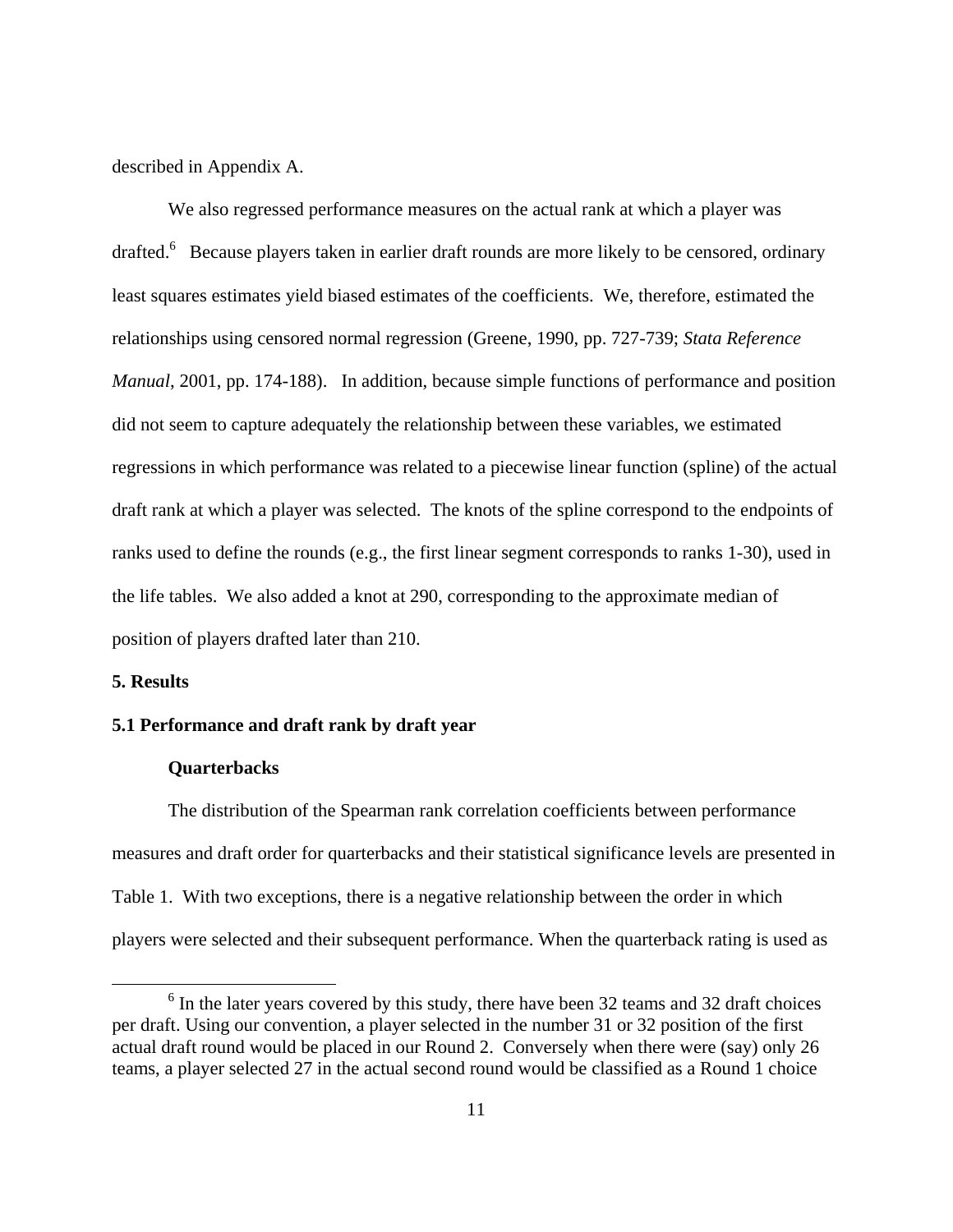the measure of performance, the null that there is no correlation between the two orderings is rejected at the 5% level of significance for 15 of the 32 drafts. When either of the other two statistics is used as the performance measure for quarterbacks, the null is rejected a much larger proportion of the time: 24 out of 32 drafts for years played and 22 out of 32 drafts for number of passes thrown.

 There is an explanation for the finding that the Spearman coefficients based on the QR are on average lower than for the other quarterback measures and reject the null the fewest number of times. In some years, there were a number of quarterbacks chosen very late in the draft who had relatively high QRs but who threw very few passes over their careers and stayed in the league for only a small number of years.<sup>7</sup> When this occurred, the value of the Spearman statistic based on the QR measure was reduced relative to the same statistic based on the other performance measures.

 Finally, we examined whether there are trends in the association between draft order and performance by regressing the Spearman coefficients for each measure on time. There were no statistically significant coefficients of the time variable, indicating that ability to identify "good" players and forecast their success has not changed over time.

## **Wide Receivers**

 Spearman rank correlation coefficients for wide receivers for the two measures of success, years played and reception yards, are negative and statistically significantly different

 $\overline{a}$ 

using our definitions.

<sup>&</sup>lt;sup>7</sup> For example, Kerwin Bell was drafted in the  $180<sup>th</sup>$  position in 1988. He played one year and threw five passes. His quarterback rating of 158.3 was 35 points higher than the second highest QR in our entire sample.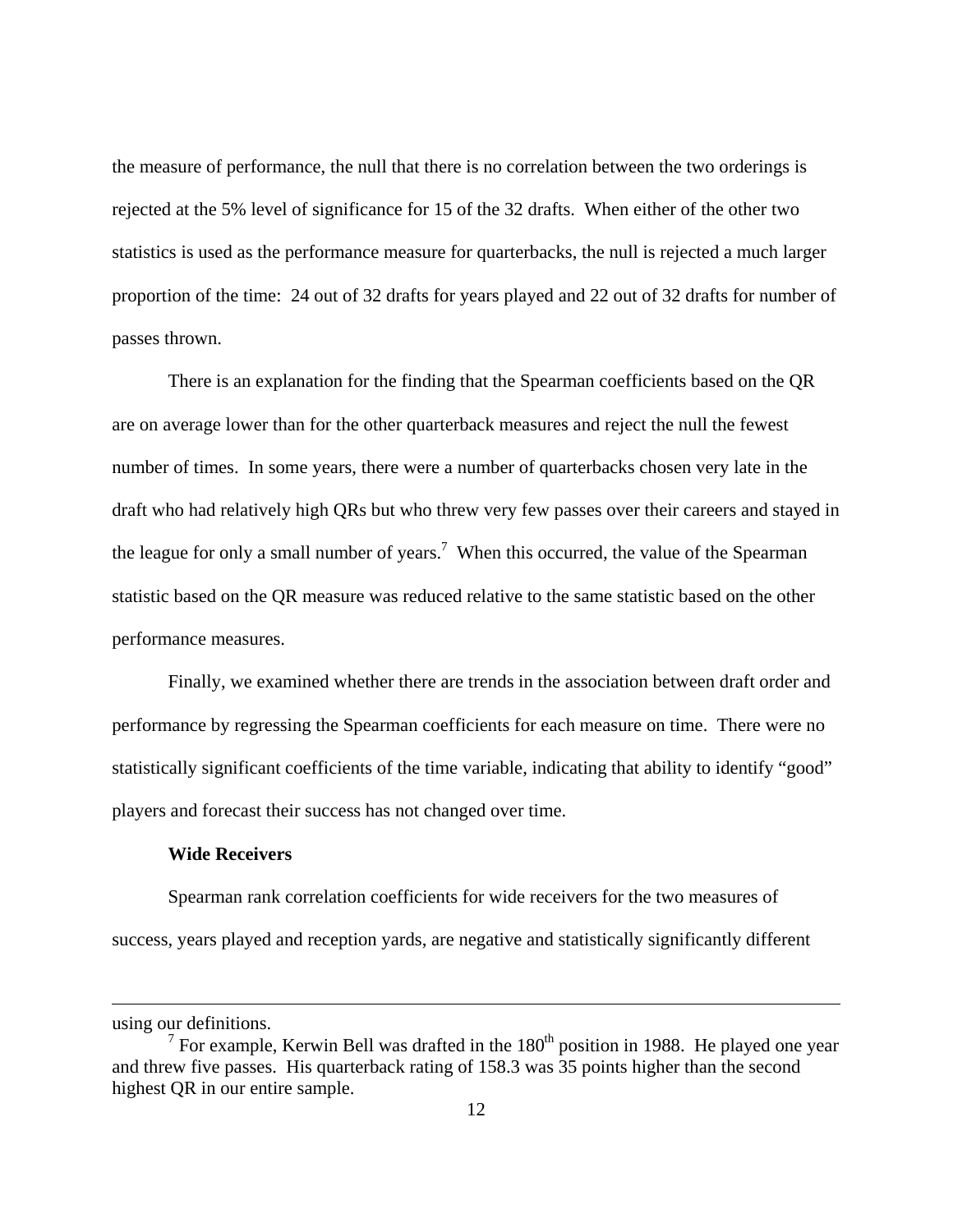from zero at the 5% level for all years. We regressed the Spearman coefficients for each measure on time. The coefficient of time was negative and significantly different from zero at the 10% level in the yards equation. However, this result is driven by an outlier, a Spearman coefficient of -.32 in 1985. If this observation is removed, then there is no evidence that the magnitudes of the Spearman coefficients have changed over time.

 *Overall, the magnitudes of the Spearman correlation coefficients and their levels of statistical significance suggest that executives can effectively forecast both the future performance of quarterbacks relative to each other and of wide receivers relative to each other in a given year's cohort of players.8 Their ability to do so is, however, less than perfect.* 

## **5.2 Do players taken in earlier rounds have greater success? Pooled data.**

## **Quarterbacks: years played**

 We first examine life tables of quarterback careers by the round in which they were drafted and then we present the results of the censored regression showing the relation between years played and the *rank* at which the player was selected.

 Table 2A contains the life tables showing the relationship between the round in which a quarterback is drafted and the probability that he will still be playing T years after he was drafted. The results indicate that, in general, the proportion of quarterbacks surviving to play any given number of years is higher the earlier the round in which the quarterback is drafted.<sup>9</sup> The differences in survival probabilities are quite large. For example, among quarterbacks taken

 <sup>8</sup>  ${}^{8}$ This result is consistent with Spurr's (2000) finding with respect to the baseball draft: the earlier a player is selected in the draft, the more likely he is to reach the major leagues.

<sup>&</sup>lt;sup>9</sup> Logrank and Wilcoxon tests reject the hypothesis that survival functions are equal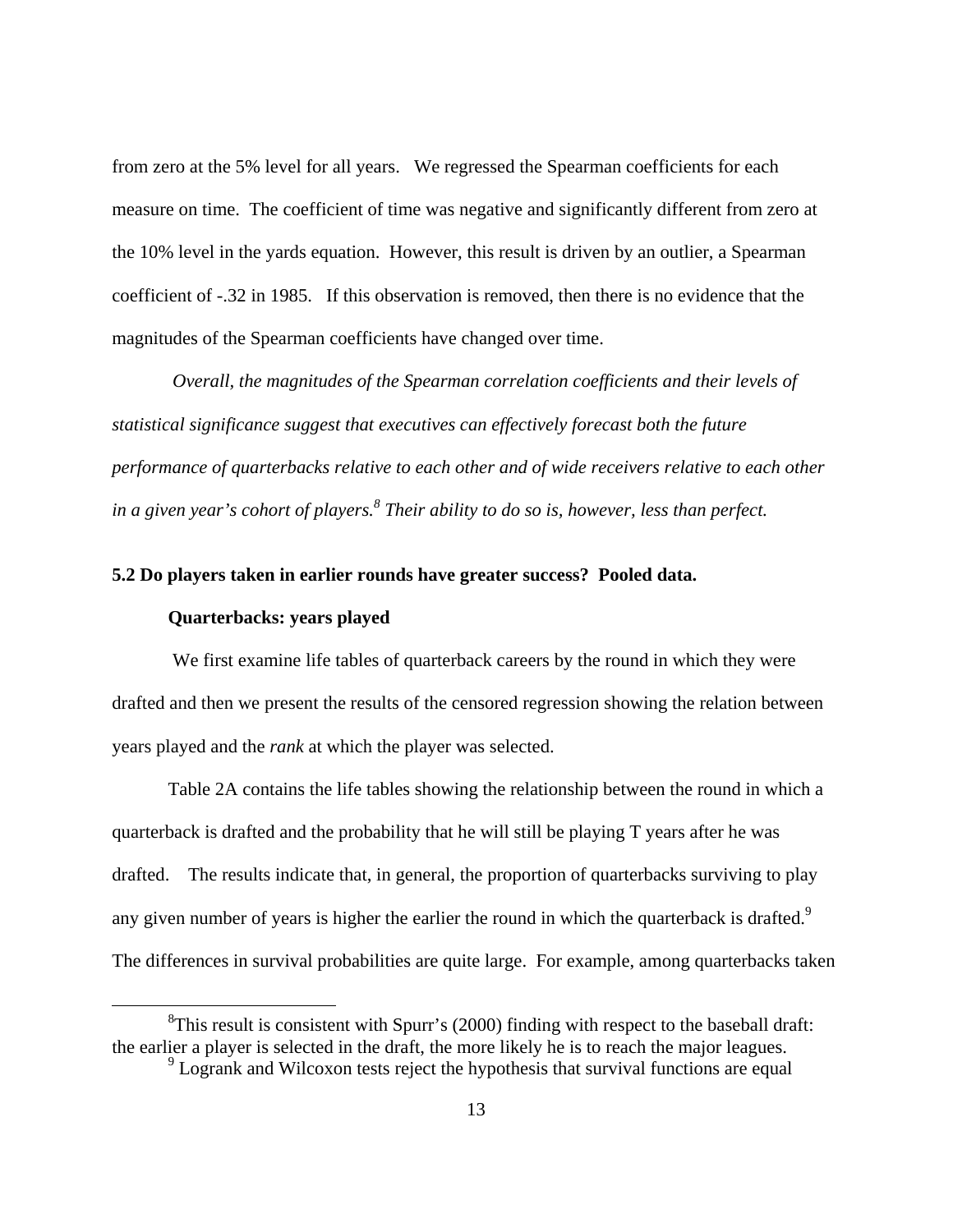in Round 1, 56% play 9 or more years, while in Round 2 only 47% have careers of this length. Less than 32% of those taken in Round 8 play at least one year. Seventeen of the 61 players taken in Round 1 played more than 13 years; only five among the 285 players taken after Round 2 had careers of this length.

 Staw and Hoang (1995) find evidence that the playing time of NBA players who are drafted highly exceeds that justified by their performance. They suggest that this finding is explained by managers' unwillingness to admit draft "mistakes". That is, failure of a highly ranked pick to play is evidence of incompetent management. In the NFL collective bargaining agreement, players taken in the first 16 picks can sign an initial contract for a maximum of six years, those taken in picks 17 through 32 have a five year contract maximum, and those chosen after the first round sign contracts for three years. Presumably the incentive for managers to play draftees is higher in the early years of their careers, when their failure to play is more apparent to fans. When initial contracts have expired, the incentive to retain players to justify their "high" draft status is less pressing.

The life tables indicate that quarterbacks taken in the first round have substantially higher probabilities of playing until year 7 than those taken in (say) round 2 - .64 vs. .44. For those taken later than the first round, probabilities of surviving to year four decline monotonically with increases in the round at which a player is drafted. Since teams' initial contracts for these quarterbacks have expired by these dates, the fact that players drafted in earlier rounds continue to play is evidence that the underlying abilities of those taken in earlier rounds exceeds those

1

across rounds at the 1% level.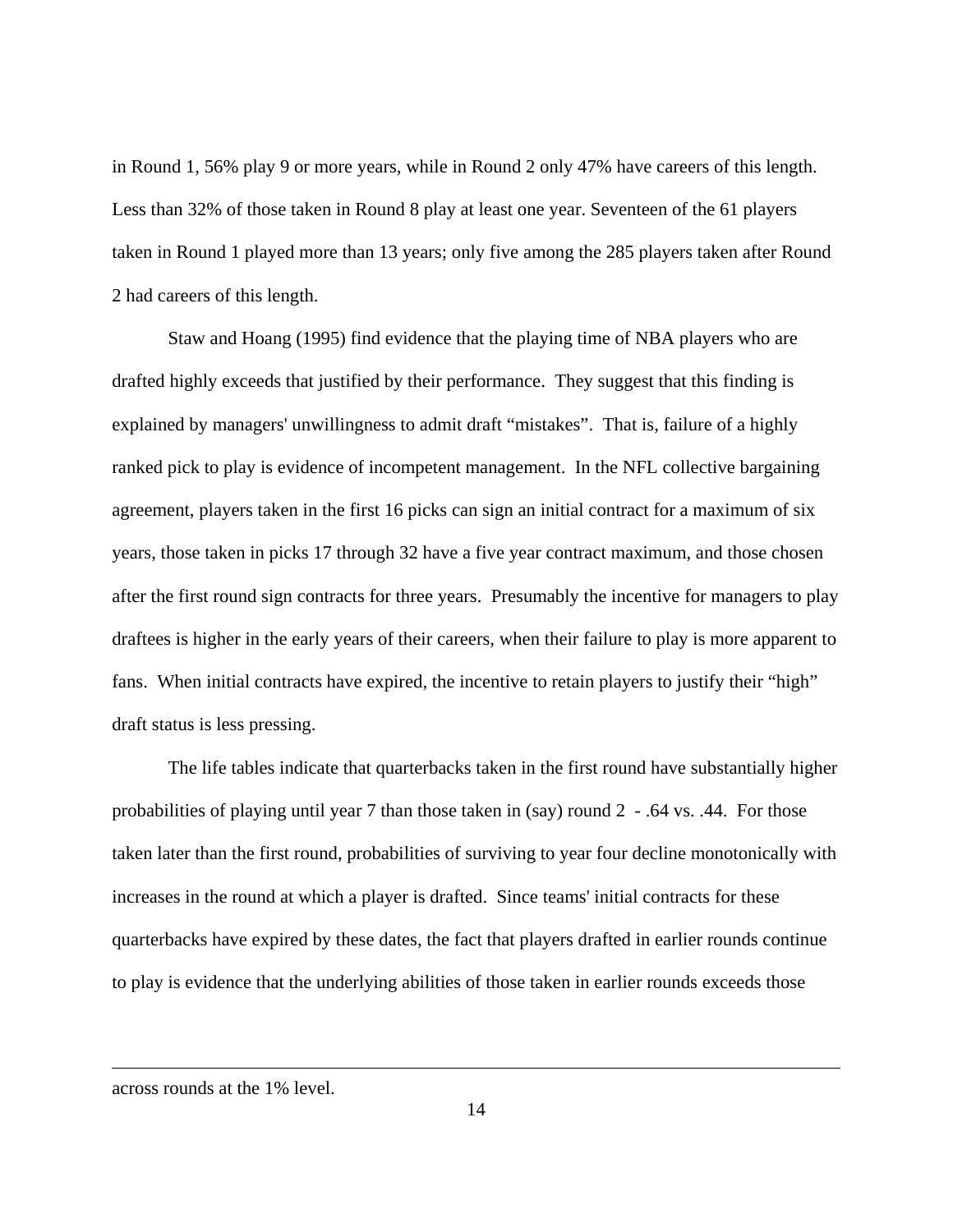taken in later rounds. $10$ 

 Table 3 (Column 1) presents the results of the censored regressions in which the number of years played is related to the splines of draft rank. The results are consistent with the hypothesis that players taken later in the draft (within and across rounds) have shorter careers. This hypothesis implies that the coefficients should be negative and, in fact, eight of the nine coefficients of the linear segments are negative. Figure 1 (a) displays the predicted values of the regression. Predicted years played drops sharply in the first round. A quarterback chosen first in the draft would play on average 9.5 years compared to only 7.3 years for one chosen at the top of the second round (i.e.,  $31<sup>st</sup>$  in the draft).

## **Quarterbacks: other performance measures**

 Column 2 of Table 3 reports the censored regressions of the quarterback rating on the splines of ranks at which players were drafted. Column 3 reports a similar regression for passing attempts. Predicted values from the regressions are shown in Figure 1 (b,c). The results indicate that the earlier a quarterback is drafted, the better is his performance and that there is a sharp drop from the first to the second round. Quarterbacks chosen first in the draft have ratings nearly 15 points higher and throw over 780 more passes than those taken  $31<sup>st</sup>$  The number of passes thrown also declines markedly from the top of the second round to the top of the third round, although the quarterback rating for a quarterback taken  $31<sup>st</sup>$  is only slightly below that of one drafted  $61^{\text{st}}$ .

## **Wide receivers: years played**

 $\overline{a}$ 

The life tables for wide receivers (Table 3) yield results that are even stronger than those

 $^{10}$ A similar observation applies to wide receivers. See Table 3.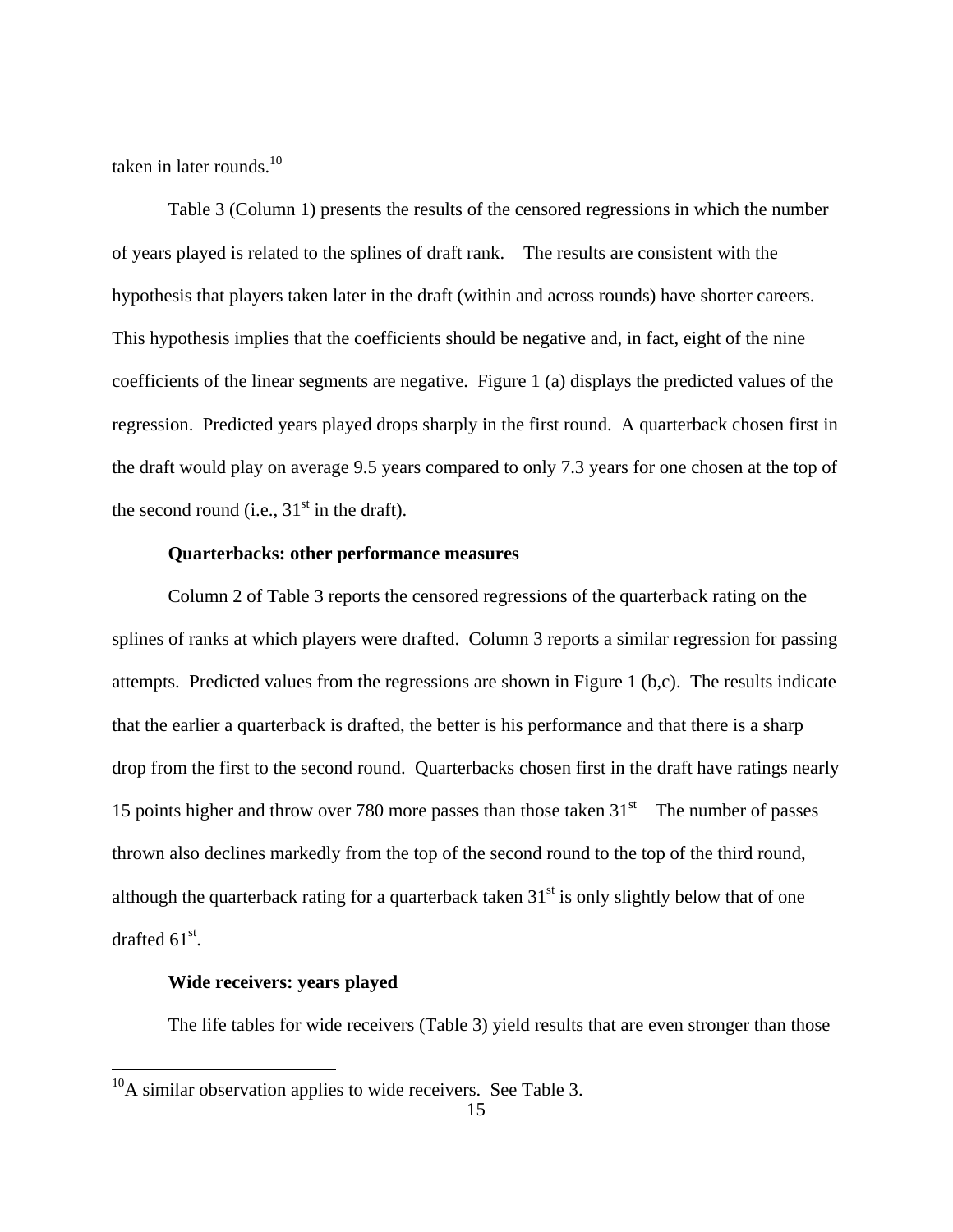obtained for the quarterbacks.<sup>11</sup> More than 90% of first round picks play at least four years, and over half play at least eight years. Only about 70% of second round picks play four or more years, and slightly less than 40% play at least eight years. Less than one-quarter of round 8 picks play even two years.

 Turning to the censored regressions relating the number of years played to the splines of the draft rank (Table 3, Column 4), we note that the results are similar to those obtained for the quarterbacks. Predicted values are shown in Figure 2(a). A wide receiver taken as number one is expected to play nearly ten years, while one taken at the top of the second round is expected to play only seven years and one taken at the top of the third round slightly more than five years.

## **Wide receivers: pass reception yards**

 Table 3 Column 5 presents the censored regression of pass reception yards, with the predicted values shown in Figure 2(b). Eight of the nine coefficients of the splines of ranks are negative and pass receptions decline sharply with draft rank in the first and second rounds. A number one draft pick can be expected to have 7,100 receiving yards compared to only 3,800 yards for one taken at the top of the second round and only 2,100 yards for one taken at the top of the third round.

#### **Summary of findings**

 $\overline{a}$ 

*In sum, the evidence for both quarterbacks and wide receivers indicates that players taken in earlier rounds have longer careers, with those taken in the first round and second rounds being much more successful as measured by all of the criteria that we have selected to* 

 $11$  Logrank and Wilcoxon tests reject the hypothesis that survival functions are equal across rounds at the 1% level.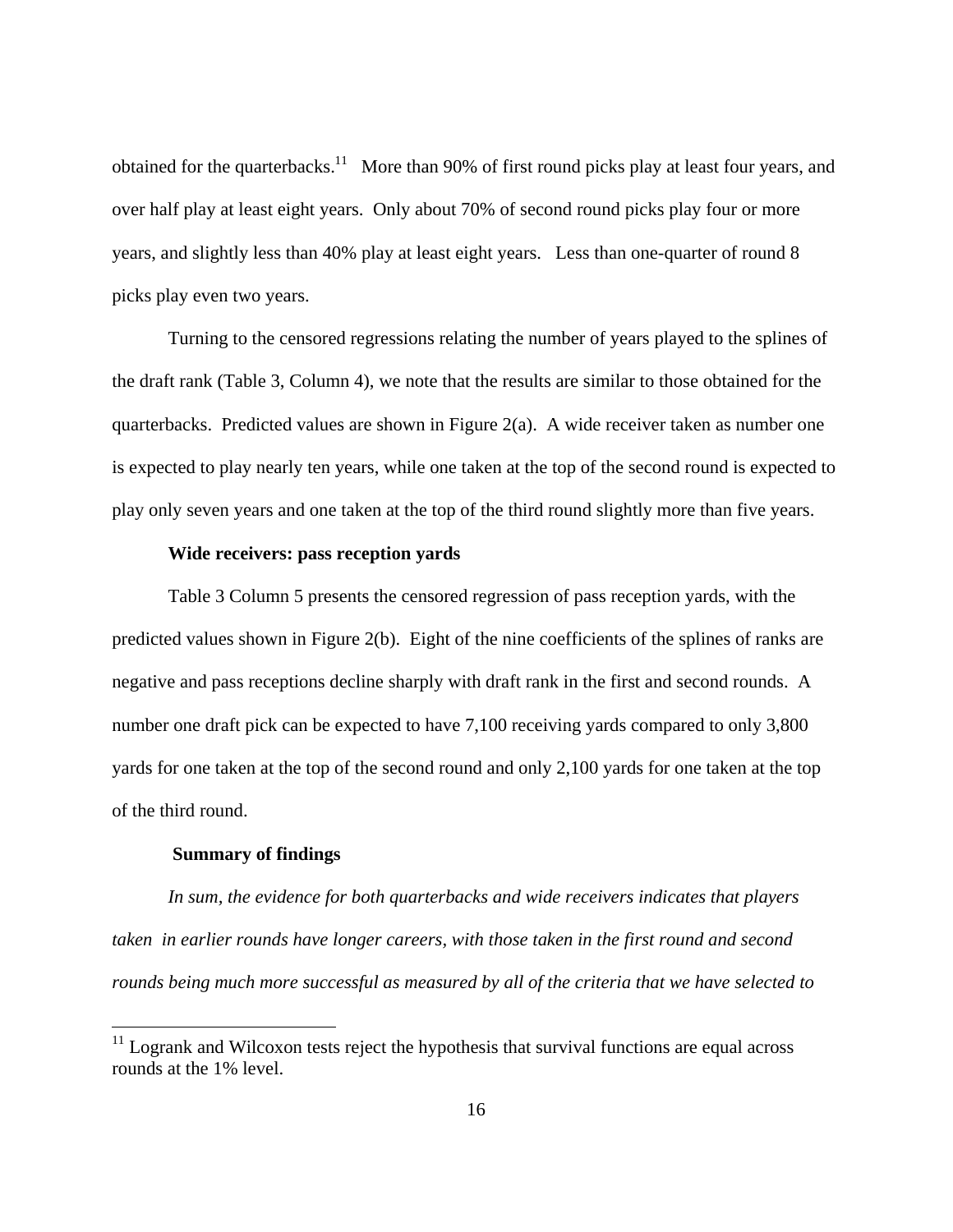*represent performance. This suggests that football executives are very successful in evaluating the talent of athletes and predicting how they will perform.* 

## **6. How often do football executives make errors?**

 The preceding empirical results indicate that, on average, players taken early in the draft have measurably better performance than those taken later in the draft. Nonetheless, the Spearman rank order correlations between draft position and subsequent performance among players taken in a given year are all less than one. Moreover, the fairly low pseudo- $R^2$ s in the regression analyses suggest that much of the variation in player performance is not explained by draft rank. In short, while executives pick well on average, they also make errors. Errors can be viewed either as failing to draft a high quality player early or using an early draft pick to pick a player who turns out not to be successful. Before looking at these errors in the next two sections, we need to point some potential shortcomings of our measures. First, we can only identify "ex post" errors. At the time teams were drafting players, a quarterback (or receiver) may have seemed very talented. However, an injury may have cut short a promising career. If the injury was unpredictable, then we will be falsely counting this choice as an error. Second, players' performances will be affected by the characteristics of their teammates and the system within which they play. A high ranked receiver will accumulate fewer yards on a team with a poor quarterback and a coach who stresses the running game. As in the previous example, this will yield an upward bias to our estimates of draft choice errors.

## **6.1 Top players who are overlooked**

 $\overline{a}$ 

The first type of error is exemplified by players who have extraordinarily successful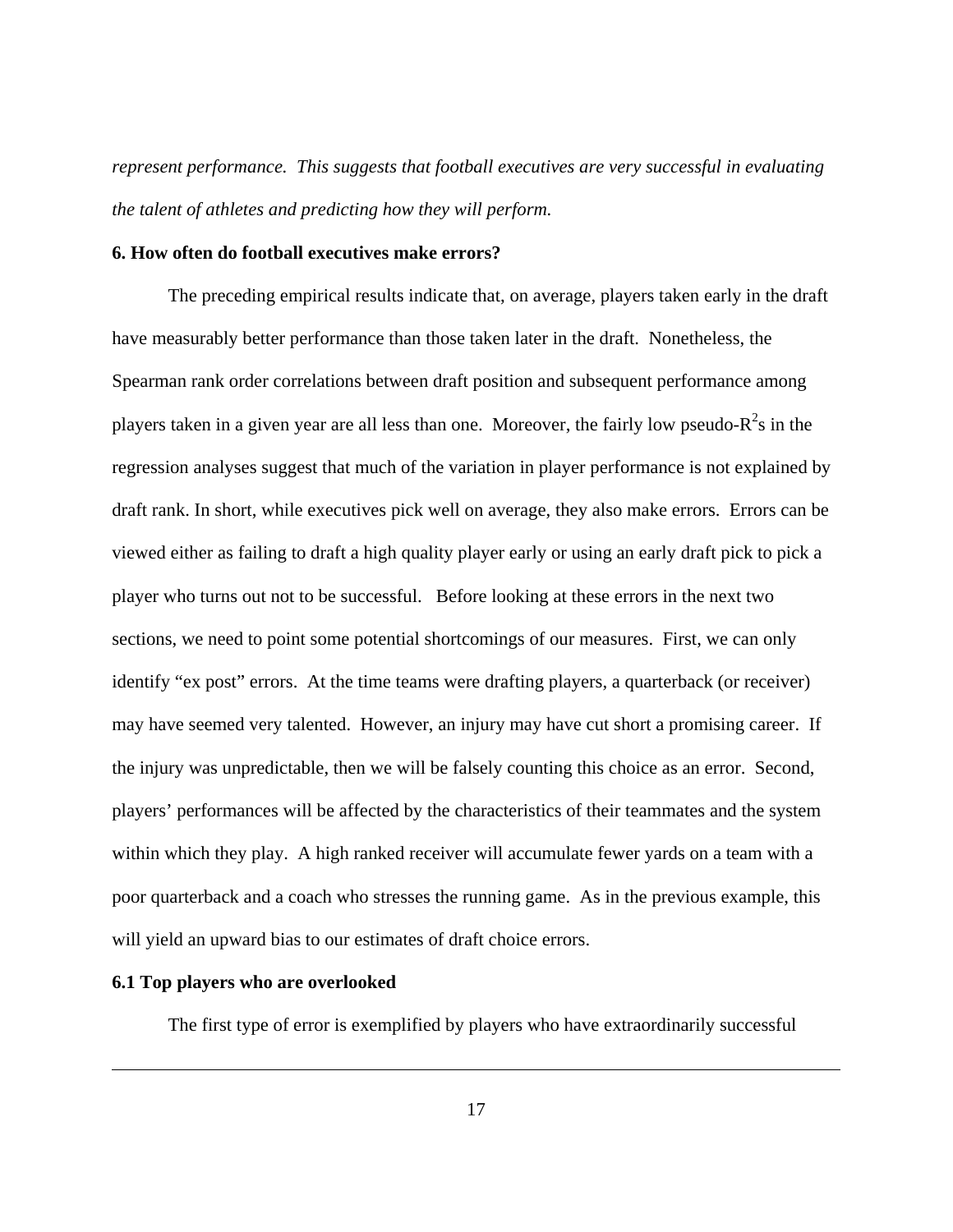careers but were not drafted as high picks or even drafted at all. A prescient executive should have picked such players earlier. To investigate the frequency with which top players were overlooked in the draft, we performed two types of analyses. The first analysis examined whether there were any players whose subsequent performance was better than those taken in the first two rounds of a *given* year. The second analysis examined the frequency with which the very best players at each of the two positions were overlooked.

#### **Cohort comparison**

 To determine how many players in a given year were drafted too low, we first examined the records of those drafted in the first two rounds. We then determined whether there were other players who were drafted in the same year and had superior records to those taken in the first two rounds. For quarterbacks, we used the number of passes thrown as our index of "quality". As an example, in 1986 there were three quarterbacks drafted in the first two rounds; two of the other 13 quarterbacks drafted threw more passes than two of the three taken in Rounds 1 and 2. Thus, we would count two errors in that draft year.

 From 1974 to 2005, there were 95 quarterbacks who were taken in the first two rounds, and there were 38 quarterbacks taken in later rounds, who outperformed their first two round cohorts, yielding an error rate of 40%. The results for wide receivers were similar. There were 216 wide receivers drafted in the first two rounds and 91 of those drafted in later rounds in the same year had superior performance as measured by receiving yards, yielding an error rate of 42%.

 It should be noted that this criterion has some weaknesses in identifying draft errors. First, the number of identifiable potential mistakes is constrained by the number of players taken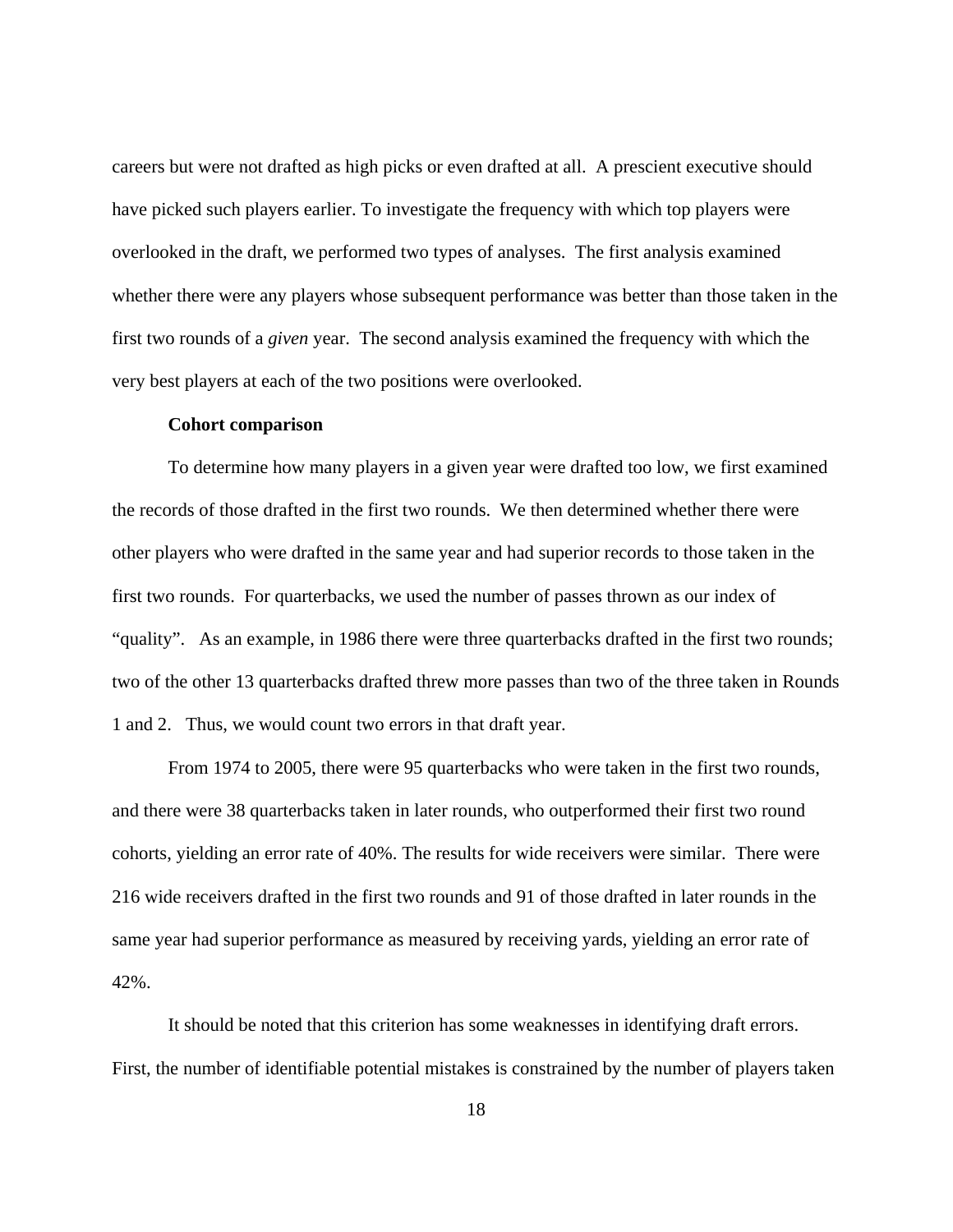in Rounds 1 and 2. For example in 1988, no quarterbacks were drafted in these rounds, so that the criterion leaves no room for errors in this year. Second, not all of the errors identified with this procedure are serious. It may be that the performance of the overlooked player is close to that of a player mistakenly picked in the first two rounds. In addition, not all overlooked players had careers that were much more successful than those of players chosen earlier. For this reason, we also examined the best performers at each position.

#### **Best performers**

To obtain the frequency of serious errors that were made in the drafting process, we looked at the records of the top quarterbacks and wide receivers selected during our sample period. One measure of success is longevity in the NFL. We, therefore, examined the performance of the 65 quarterbacks and 121 wide receivers who played at least ten years. In order to undertake this analysis, we only use data from the 1974-1999 draft, since players taken after 1999 could not have played 10 years given that our sample ends with the 2008 season.

 The second measure of success is based on the performance records of the top 50 players at each position as ranked by the number of passes thrown by quarterbacks and the reception yards for wide receivers. Each of the top 50 quarterbacks threw at least 2,516 passes and each of the top wide receivers had at least  $8,129$  reception yards.<sup>12</sup> The entire sample period can be used for this analysis.

 Table 4 presents the percentage distribution by round of all quarterbacks (and wide receivers) drafted and the percentage distributions among the best performers. The table

 $12$  The top 50 passers were drafted in the years 1974-2002, while the top 50 wide receivers were drafted from 1974 to 2001.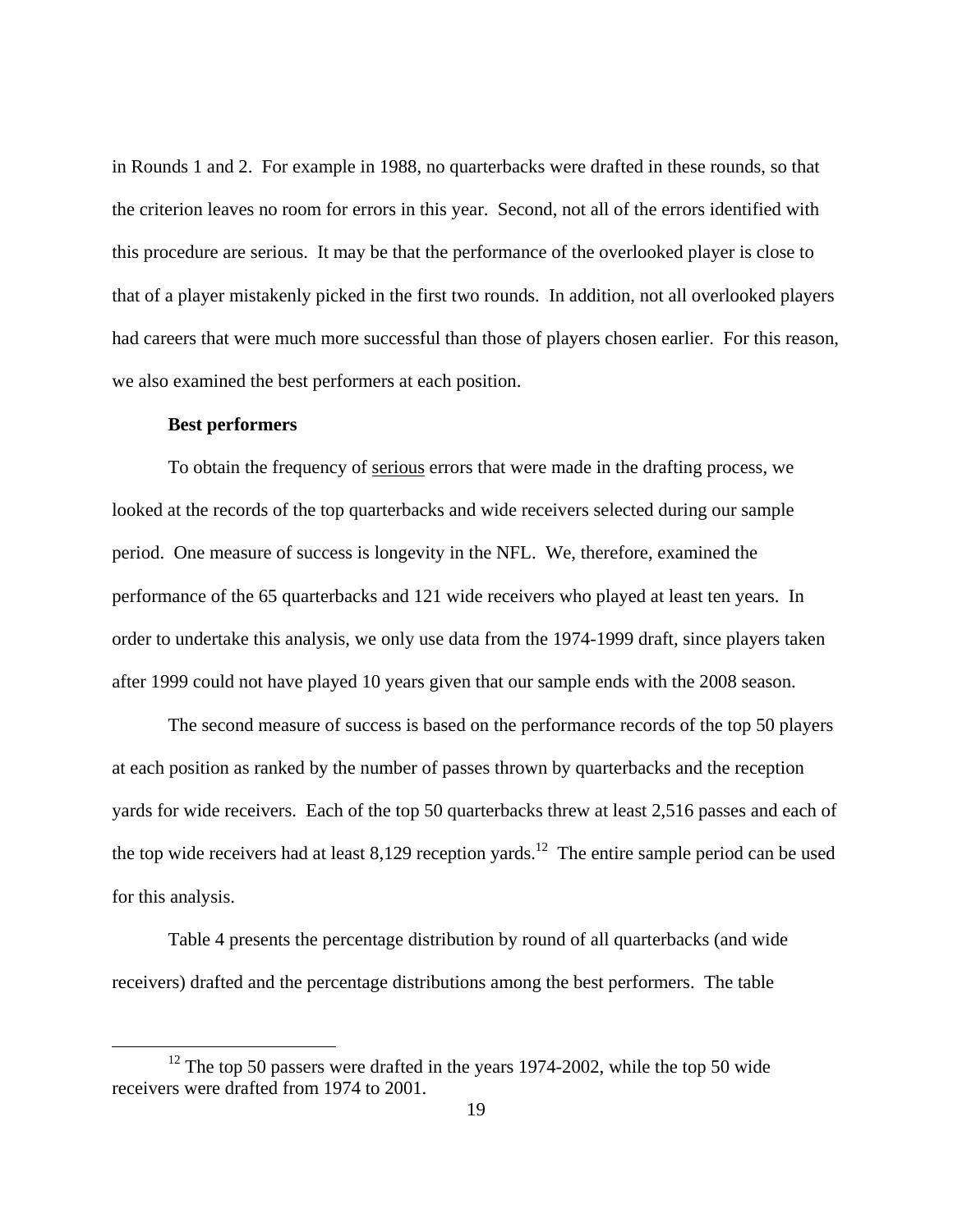indicates that top performers are disproportionately represented in the first two rounds of the draft. Only 19% of all quarterbacks who were drafted were chosen in those two rounds. However, 49% of the quarterbacks who played ten or more years and 60% of the top 50 passers were selected in these rounds.

 Still, a considerable number of the best performers were selected in later rounds. Failing to pick a player who turns out to be successful is analogous to a Type II error in the statistical literature (i.e., accepting the null hypothesis when the alternative is true). In order to assess the Type II error rate of the NFL executives, it is necessary to adjust these figures for the number of quarterbacks drafted in later rounds. There were 391 quarterbacks drafted between 1974 and 1999 who could have played ten or more years, with 75 drafted in the first two rounds and 316 in the later rounds. There were 33 later round picks among the 65 who played ten or more years. Thus the executives had an error rate of about  $10\%$  (=  $100\%$  x 33/316) of failing to recognize a quarterback who would be successful as measured by the number of years played. The error rate is smaller if one examines the top 50 passers. Of the players drafted in later rounds, 16 threw enough passes to qualify among top 50 passers, an error rate of 5%. In addition, there were also four quarterbacks who were not drafted at all, but who would have qualified in the top  $50^{13}$ Adding these four to the sample yields an error rate of 6%.

Similar results are observed for wide receivers. While about 17% of all wide receivers were taken in the first two rounds, half of those who played 10 or more years and nearly 70% of those among the top 50 in reception yards were taken in these rounds. The type II error rates for

<sup>&</sup>lt;sup>13</sup> These undrafted quarterbacks and their number of passes thrown in parentheses were: Warren Moon (6,786), Dave Krieg (5,311), Jim Zorn (3,149), and Bobby Hebert (3,121).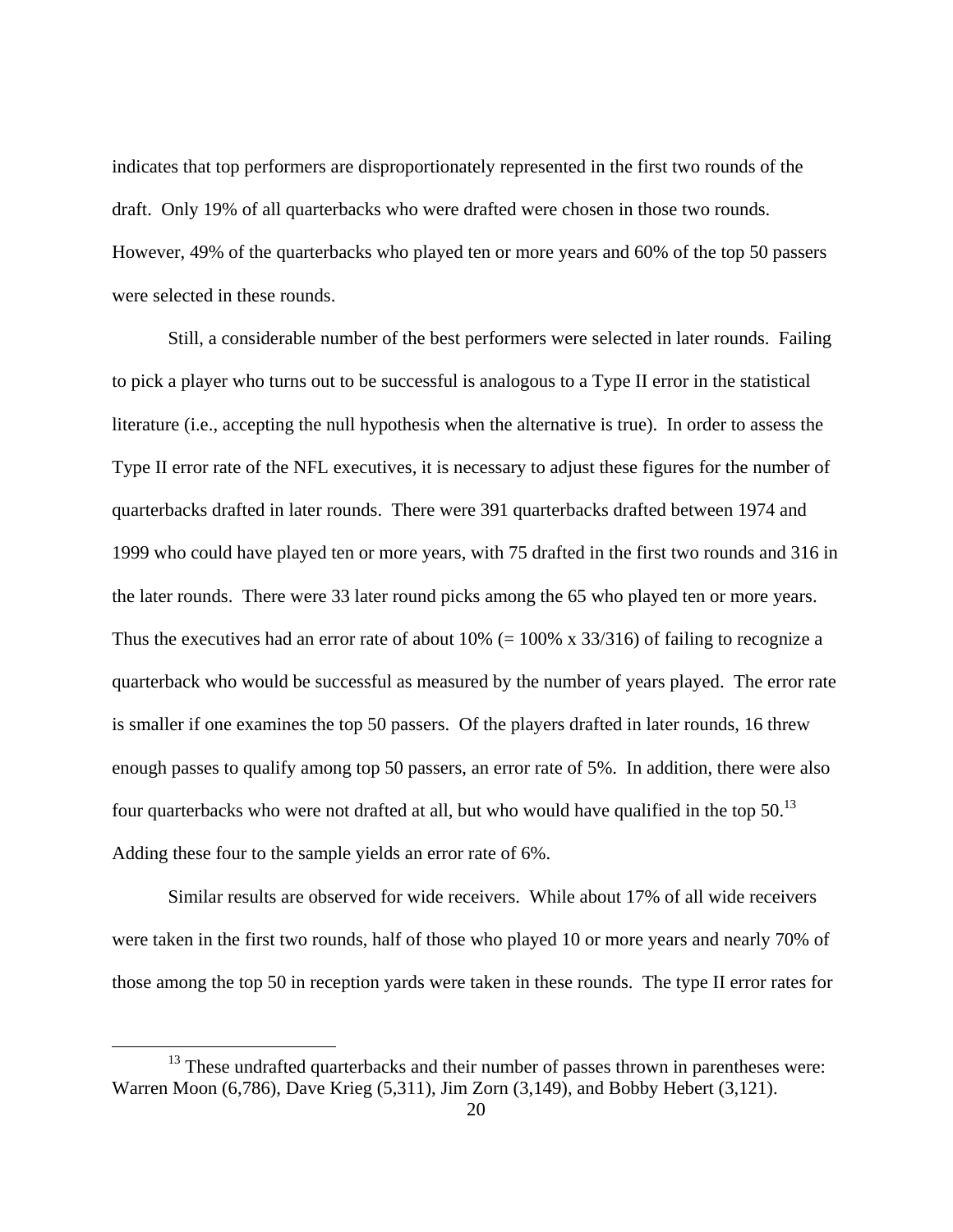wide receivers are lower than for quarterbacks. Of the 839 wide receivers drafted later than the second round from 1974 to 1999, only 48 had careers that last more than nine years, an error rate of 6%. Of wide receivers drafted later than the second round from 1974 to 2001, only 1.6% were among the top 50 in terms of yards of reception. One top wide receiver, Rod Smith with 11,389 yards, was undrafted. When he is included, the error rate is 1.8%.

One way to view these results is that executives make a substantial number of errors. That is, every team had two chances to draft players who would eventually be among the best performers in the NFL and did not take them. The other way to interpret these results is that most teams made unpublished forecasts that particular athletes did not have the potential to perform well in the NFL and consequently were not willing to take the risk of using an early draft round pick to choose them. If these draft intentions became public knowledge, a team with superior or inside information could afford to wait until the third or later rounds to take the "risk" of drafting this individual. This could be a possible explanation for the success of players who were chosen in the later rounds of the draft. It does not explain why a small number of very successful players were never chosen. However, it must be remembered that there were only four highly successful quarterbacks and one wide receiver who were not drafted at all.

#### **6.2 Top draft choices who were unsuccessful**

 The figures given in the previous section for overlooked players also help identify choices that were unsuccessful. Of the 95 quarterbacks taken in the first two rounds, 38 threw fewer passes than the number thrown by those taken in subsequent rounds in the same year, and 91 of the wide receivers among the 216 taken in the first two rounds had fewer reception yards than others taken in the same year. Of course, this measure would identify a team needing a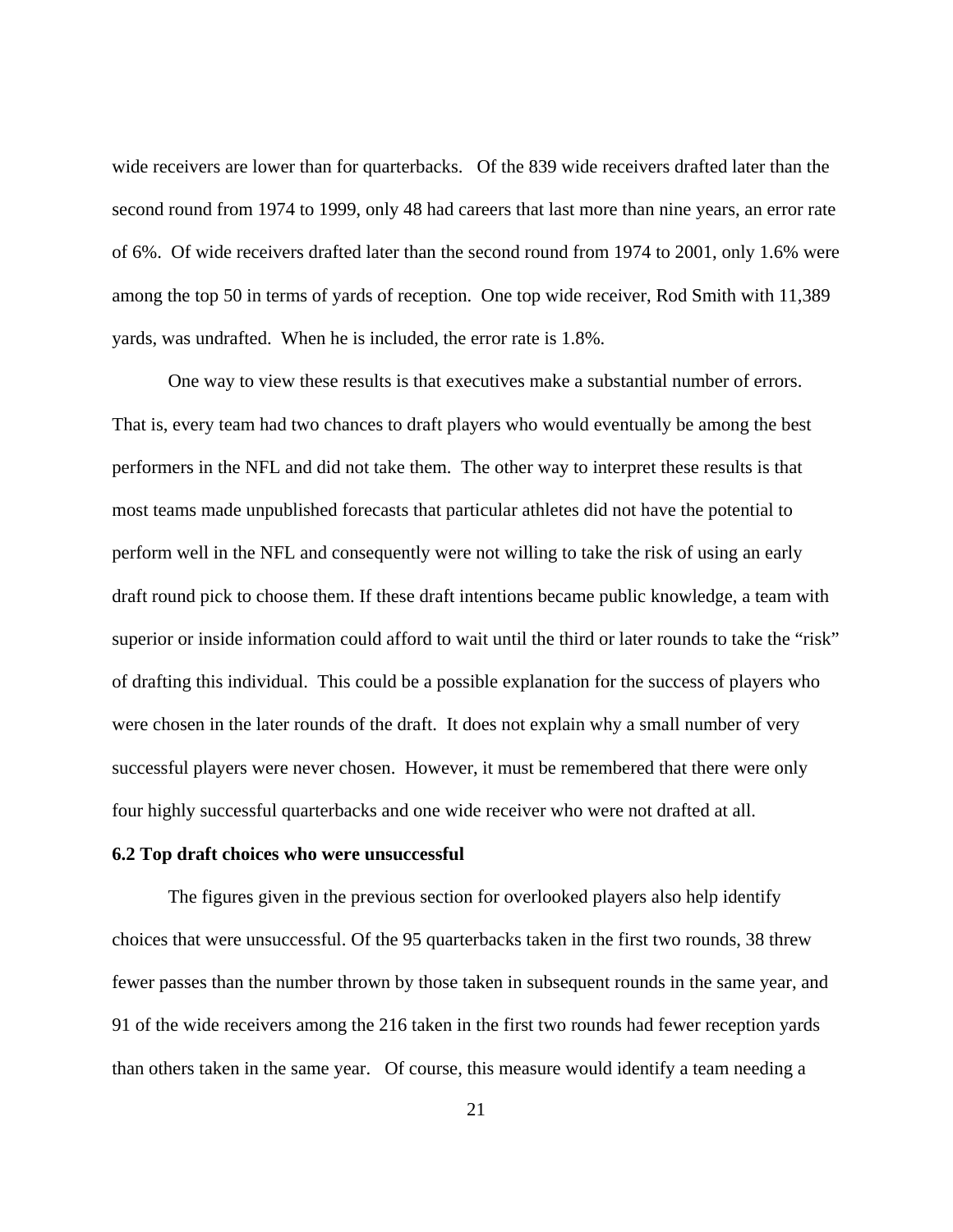quarterback taking Steve Bartkowski (3456 passes) in the first round of 1975 as a mistake because he threw fewer passes than Steve Grogan (Round 4, 3593 passes).

 To get at serious errors, we looked at the percentage distributions by round of players who did not play or played fewer than three years. These figures are shown in Table 4. Relative to the percentage distribution of all quarterbacks or wide receivers drafted, those taken in Rounds 1 through Round 5 are underrepresented among those who played fewer than three years. A player taken in the first two rounds who does not play at all or who plays less than three years is a serious mistake in the sense that this was a wasted draft choice. Among quarterbacks drafted in the first two rounds, only four did not play at all and only 8 of 94 (8.5%) played fewer than three years. Only five first or second round wide receivers did not play at all, and only 29 of 222 (13.1%) played fewer than three years. From these data, we conclude that very few serious blunders occurred in the first two rounds of the draft.

#### **7. Do teams differ in draft success?**

 Having found that NFL executives were relatively successful in identifying superior players, we then investigated whether some organizations had greater success than others. Over the period 1974-2005, teams changed owners, general managers, personnel directors, and coaches, so that we can not identify individuals with greater personnel evaluation abilities. However, we can determine whether some organizations had superior or inferior drafting capabilities. Our method for evaluating organizational competence in player selection is to regress measures of player performance on the rank of the player drafted and a set of dummy variables taking on the value 1 if a player is drafted by that team and 0 otherwise. The Vikings are the excluded category. By including the rank at which a player was drafted, we measure the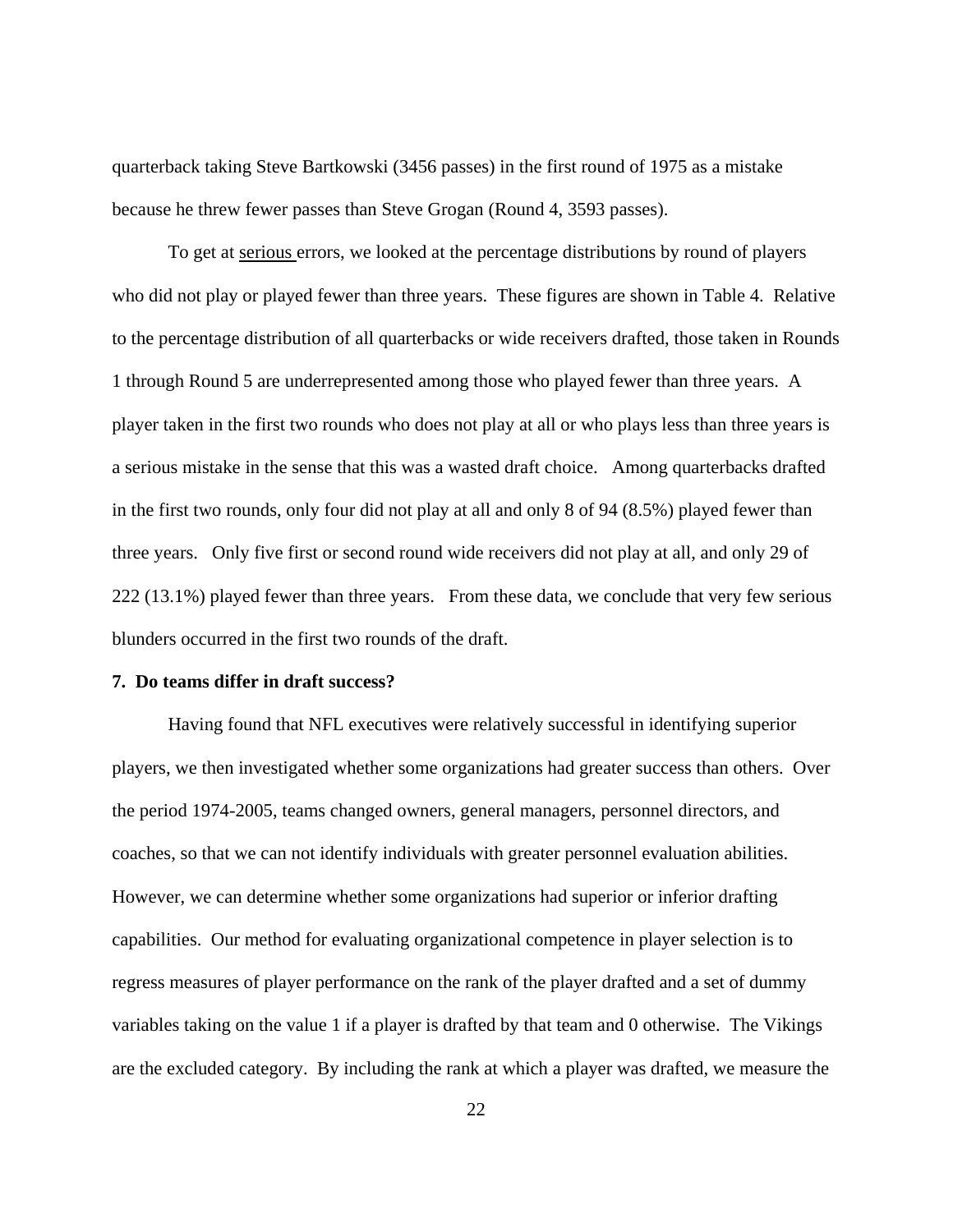effect of a team's ability to spot talent and forecast success given the rank at which it is drafting.

 Columns 1-3 of Table 5 report the censored regression estimates for quarterbacks for the three measures of quarterback performance and columns 4-5 report coefficients for the wide receiver measures. For each of these equations, one cannot reject the hypothesis that the coefficients of the team dummy variables are equal at the 10% level of significance. This result is consistent with that of Spurr (2000), who found no statistically significant difference in teams' ability to select in the baseball draft.

We also examined whether teams that are successful in drafting quarterbacks are the same teams that are successful in drafting wide receivers. The correlations among the coefficients of the team dummy variables in the quarterback equations with those in wide receiver equations are small, and none is statistically significantly different from zero at the 5% level.

Finally, we explored whether teams that were successful in drafting quarterbacks and wide receivers were also successful teams as measured by their percentage of games won over the 1974-2005 seasons. Only the correlation of winning percentages with the coefficients for the team dummy variables in the years played by the quarterback is above 0.30 and that coefficient is barely statistically significantly different from zero at the 10% level. Thus, we conclude that (1) teams do not differ in their ability to identify successful wide receivers and wide receivers and (2) there is no evidence that teams' drafting ability (as regards the passing game) is correlated with an overall measure of organizational success.

#### **8. Conclusion**

We used a variety of techniques to evaluate football executives' ability to forecast the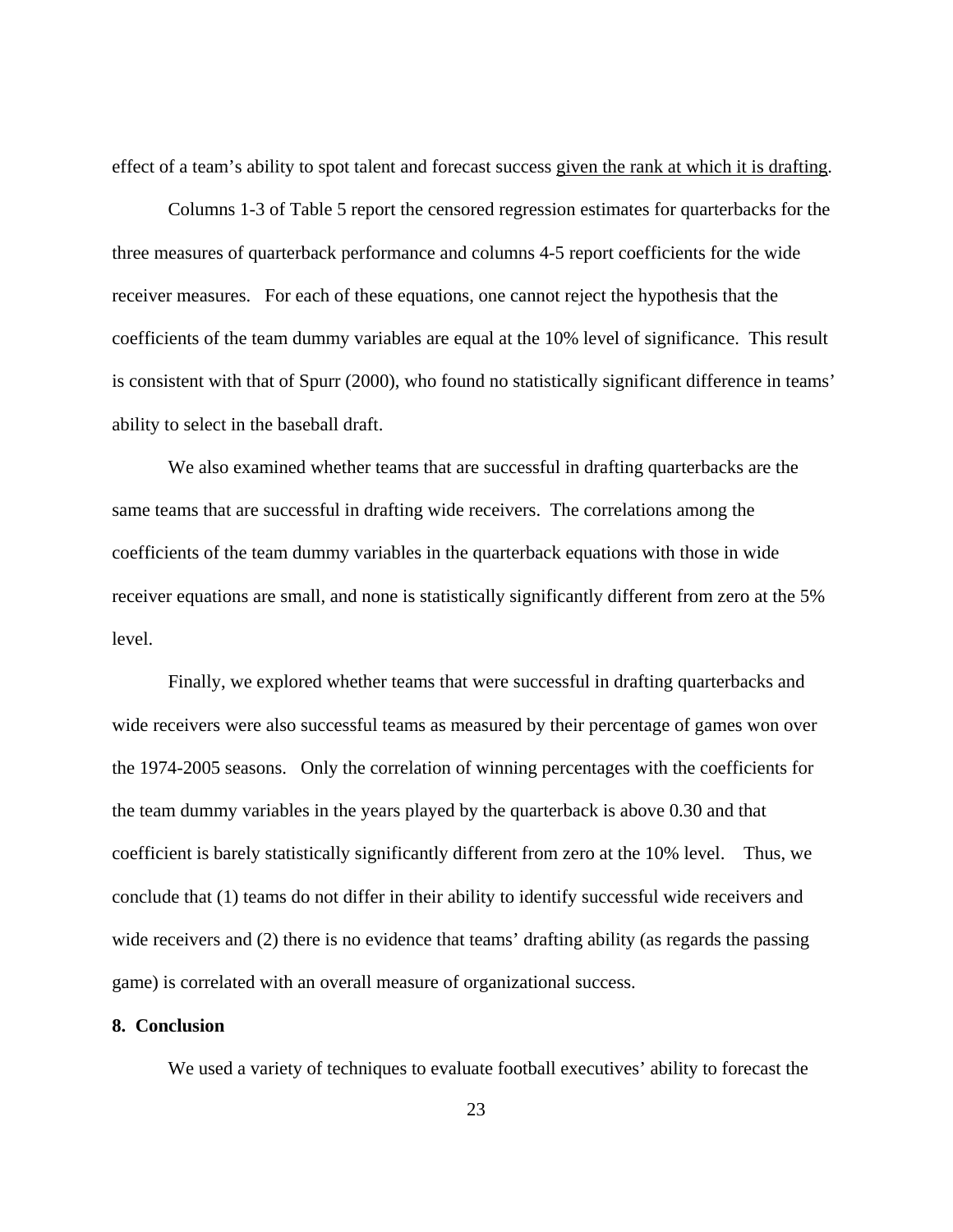relative performance of quarterbacks and wide receivers in the NFL. The analysis was based on the order in which players were selected in the NFL Draft and several measures that assessed their subsequent performance. We concluded that the NFL executives can, on average, effectively rank the future performance of players relative to each other. However, their ability to do so was less than perfect because they sometimes chose players early in the draft when later draftees had better subsequent records. They sometimes also failed to draft players who later performed extremely well. There is no evidence that teams that selected personnel "well" also had competitive success as measured by the percentage of games won.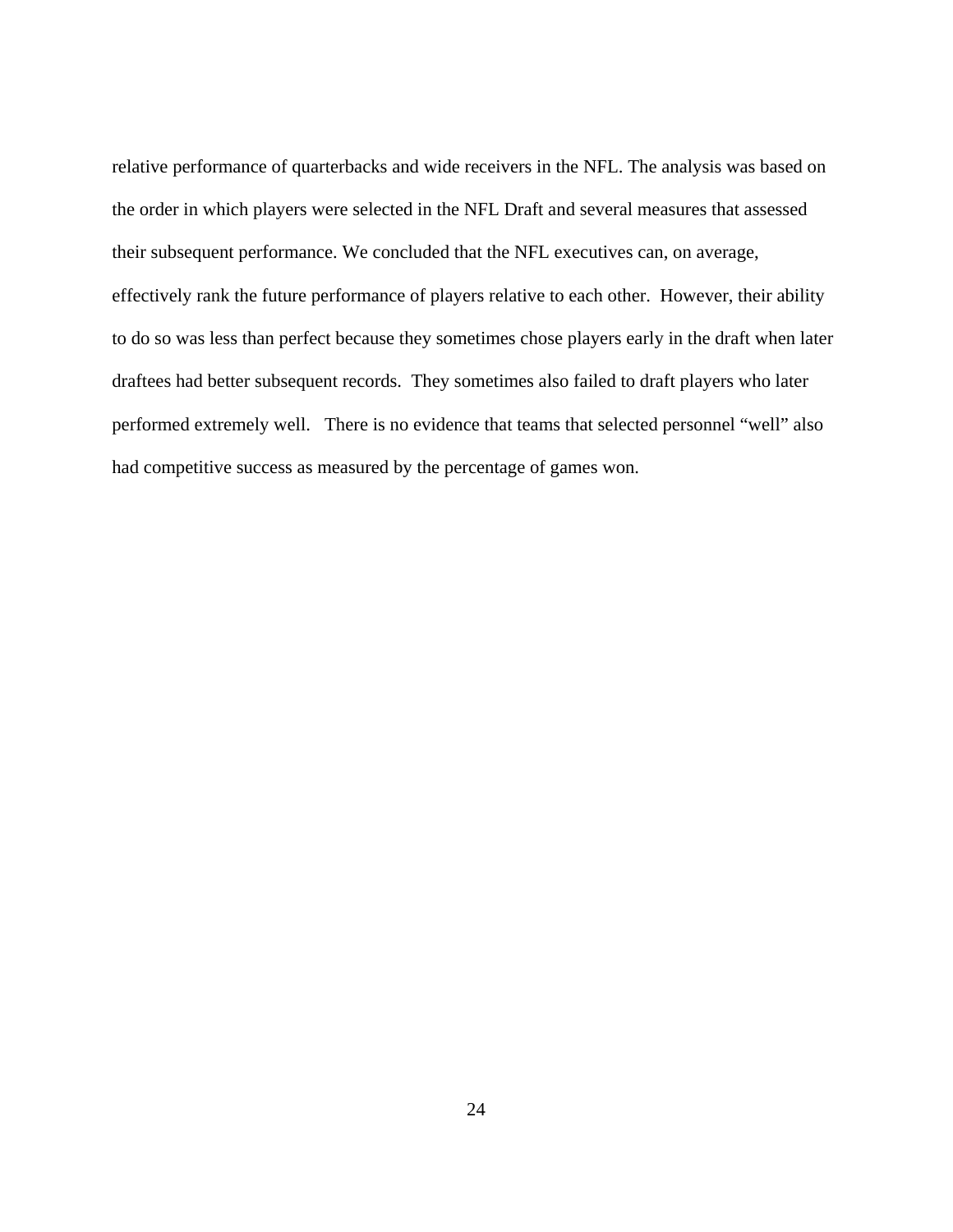## **References**

Atkinson, S.E., Stanley, L.R. & Tschirhart, J. (1988). Revenue Sharing as an Incentive in an Agency Problem: An Example from the National Football League. *Rand Journal of Economics,* 19, 27-43.

Berri, D.J. & Simmons, R. (2008). The Quarterback Quandary: Drafting Signal Callers in the National Football League, unpublished manuscript.

Bishop, J.A., Finch, J.H., & Formby, J.P. (1990). Risk Aversion and Rent-Seeking Redistributions: Free Agency in the National Football League. *Southern Economic Journal*, 57, 114-124.

Carroll, B. (1986). Bucking the System, or Why the NFL Can't Find Happiness with its Passer Ratings. *The Coffin Corner*, VIII.

Cleves, M.A., Gould, W.W., & Guiterrez, R.G. (2002). *An Introduction to Survival Analysis Using Stata*, College Station, TX: Stata Press.

Conlin, M. (2002). Reputation in Bargaining: National Football League Contract Negotiations. *Economic Inquiry,* 40(2), 241-259

Gramm, C.L., & Schnell, J.F. (1994). Difficult Choices: Crossing the Picket Line during the 1987 National Football League Strike. *Journal of Labor Economics*, 12(1), 41-73.

Greene, W.H. (1990). *Econometric Analysis*, New York: Macmillan Publishing Company, 727- 739.

Hendricks, W., DeBrock, L. & Koenker, R. (2003). Uncertainty, Hiring and Subsequent Performance: The NFL Draft. *Journal of Labor Economics*, 21(4), 857-886.

Kaplan, E.L. & Meier, P. (1959). Nonparametric Estimation from Incomplete Observations. *Journal of the American Statistical Association*, 53, 457-481.

Johnson, D. and Rafferty, M. (2008). Is the NFL Draft a Crap Shoot? The Case of Wide Receivers, unpublished manuscript.

Massey, C. and Thaler, R. (2005). Overconfidence vs. Market Efficiency in the National Football League, *NBER Working Paper No. 11270*.

Pro-Football-Reference.com (2009). http://www.pro-football-reference.com/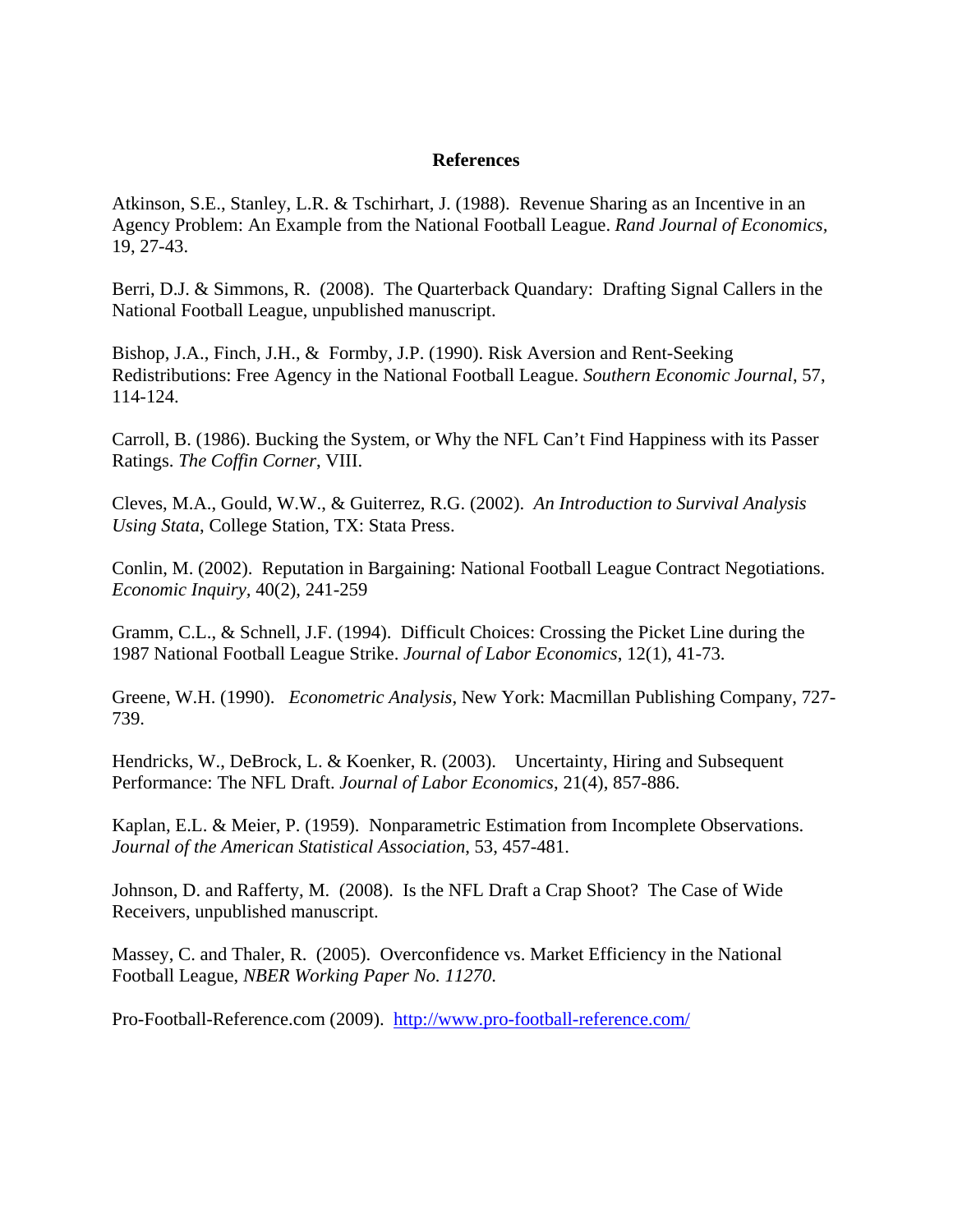Scully, G.W. (1994). Managerial Efficiency and Survivability in Professional Team Sports. *Managerial and Decision Economics* 15, 403-411.

Shaw, B.M. & Hoang, H. (1995). Sunk Costs in the NBA: Why Draft Order Affects Playing Time and Survival in Professional Basketball. *Administrative Science Quarterly*, 40(3), 474- 494.

Spurr, S.J. (2000). The Baseball Draft: A Study of the Ability to Find Talent. *Journal of Sports Economics*, 1(1), 66-85.

*Stata Reference Manual, Volume 4 Su-Z, Release 7* (2001). College Station, Texas: Stata Press, 174-188.

Walsh, B., Billick, B., & Peterson, J.A. (1997). *Finding the Winning Edge*. Champaign, IL: Sagamore Publishing: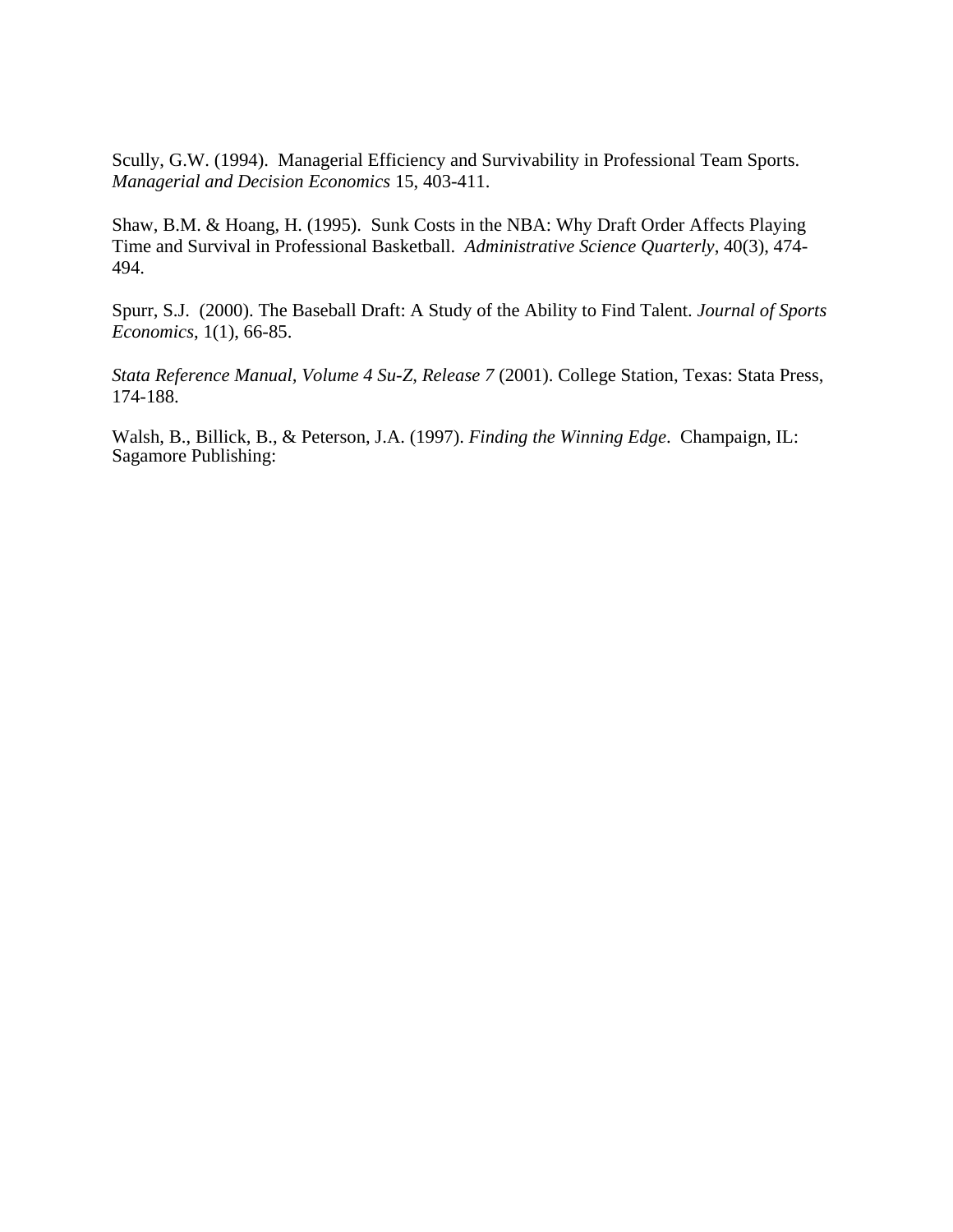| Table 1. Distribution of Spearman Rank Order Correlation Coefficients between Draft Rank<br>and Performance for Quarterbacks and Wide Receivers, 1974-2005 |                          |                |          |  |  |  |  |  |
|------------------------------------------------------------------------------------------------------------------------------------------------------------|--------------------------|----------------|----------|--|--|--|--|--|
|                                                                                                                                                            |                          |                |          |  |  |  |  |  |
| A. Quarterbacks                                                                                                                                            |                          |                |          |  |  |  |  |  |
| Sign and Significance Level                                                                                                                                | <b>Years Played</b>      | Rating         | Passes   |  |  |  |  |  |
| Positive, not significant at 0.05 level                                                                                                                    | $\overline{0}$           | $\overline{2}$ | $\theta$ |  |  |  |  |  |
| Negative, not significant at 0.05 level                                                                                                                    | 8                        | 12             | 10       |  |  |  |  |  |
| Negative, significant at 0.05 level                                                                                                                        | 24                       | 18             | 22       |  |  |  |  |  |
|                                                                                                                                                            |                          |                |          |  |  |  |  |  |
| Mean Value of Coefficient                                                                                                                                  | $-.56$                   | $-.45$         | $-.60$   |  |  |  |  |  |
|                                                                                                                                                            |                          |                |          |  |  |  |  |  |
|                                                                                                                                                            | <b>B.</b> Wide Receivers |                |          |  |  |  |  |  |
| Sign and Significance Level                                                                                                                                | <b>Years Played</b>      | Yards          |          |  |  |  |  |  |
| Negative, significant at 0.05 level                                                                                                                        | 32                       | 32             |          |  |  |  |  |  |
|                                                                                                                                                            |                          |                |          |  |  |  |  |  |
| Mean Value of Coefficient                                                                                                                                  | $-.57$                   | $-.60$         |          |  |  |  |  |  |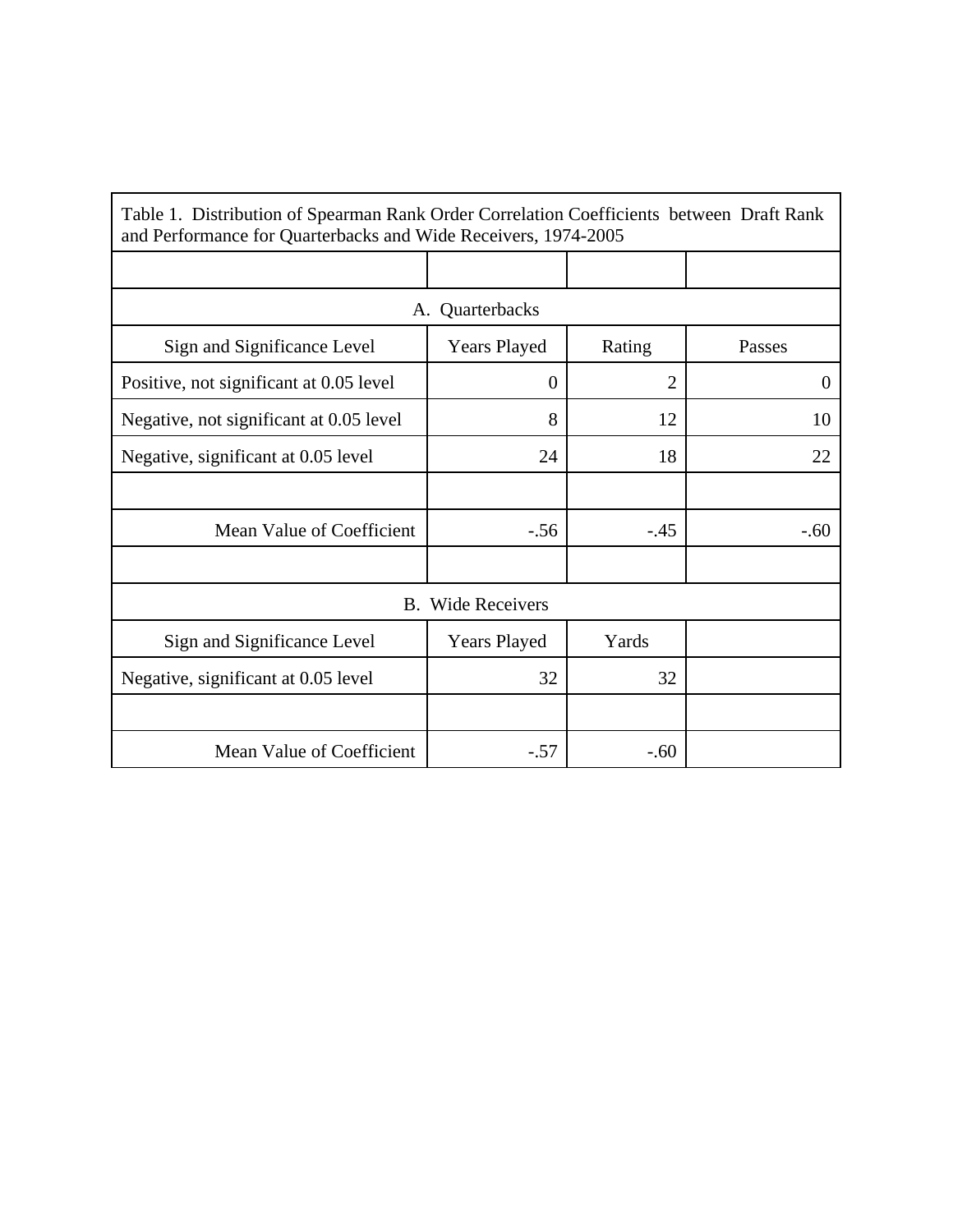| by Round Drafted         |              |                |       | Table 2. Kaplan-Meier Estimates of the Proportion of Quarterbacks Surviving to Play T Years |       |       |                |       |
|--------------------------|--------------|----------------|-------|---------------------------------------------------------------------------------------------|-------|-------|----------------|-------|
| <b>Round Drafted</b>     |              |                |       |                                                                                             |       |       |                |       |
| Year $(T)$               | $\mathbf{1}$ | $\overline{2}$ | 3     | $\overline{4}$                                                                              | 5     | 6     | $\overline{7}$ | $8+$  |
| $\mathbf{1}$             | 1.000        | 0.970          | 0.884 | 0.826                                                                                       | 0.865 | 0.657 | 0.596          | 0.316 |
| $\overline{2}$           | 0.984        | 0.879          | 0.814 | 0.739                                                                                       | 0.595 | 0.457 | 0.426          | 0.234 |
| 3                        | 0.951        | 0.849          | 0.721 | 0.630                                                                                       | 0.481 | 0.343 | 0.307          | 0.175 |
| $\overline{4}$           | 0.884        | 0.788          | 0.649 | 0.584                                                                                       | 0.453 | 0.286 | 0.284          | 0.163 |
| 5                        | 0.799        | 0.697          | 0.499 | 0.457                                                                                       | 0.425 | 0.229 | 0.284          | 0.137 |
| 6                        | 0.725        | 0.606          | 0.394 | 0.355                                                                                       | 0.340 | 0.171 | 0.255          | 0.124 |
| $\overline{7}$           | 0.644        | 0.542          | 0.310 | 0.305                                                                                       | 0.283 | 0.114 | 0.199          | 0.103 |
| 8                        | 0.603        | 0.542          | 0.282 | 0.305                                                                                       | 0.227 | 0.114 | 0.170          | 0.089 |
| 9                        | 0.561        | 0.470          | 0.197 | 0.305                                                                                       | 0.198 | 0.076 | 0.142          | 0.076 |
| 10                       | 0.494        | 0.362          | 0.169 | 0.244                                                                                       | 0.198 | 0.076 | 0.106          | 0.048 |
| 11                       | 0.400        | 0.217          | 0.141 | .0.183                                                                                      | 0.113 | 0.038 | 0.106          | 0.041 |
| 12                       | 0.375        | 0.181          | 0.113 | 0.146                                                                                       | 0.085 | 0.038 | 0.106          | 0.041 |
| 13                       | 0.275        | 0.109          | 0.113 | 0.146                                                                                       | 0.085 | 0.038 | 0.106          | 0.025 |
| 14                       | 0.225        | 0.109          | 0.084 | 0.110                                                                                       | 0.085 | 0.038 | 0.106          | 0.017 |
| 15                       | 0.141        | 0.072          | 0.056 | 0.037                                                                                       | 0.000 | 0.000 | 0.106          | 0.017 |
| 16                       | 0.084        | 0.036          | 0.028 | 0.037                                                                                       |       |       | 0.106          | 0.017 |
| 17                       | 0.056        | 0.036          | 0.028 | 0.000                                                                                       |       |       | 0.106          | 0.017 |
| 18                       | 0.028        | 0.036          | 0.000 |                                                                                             |       |       | 0.106          | 0.000 |
| 19                       | 0.028        |                |       |                                                                                             |       |       | 0.000          |       |
| 20                       | 0.028        |                |       |                                                                                             |       |       |                |       |
| 21                       | 0.028        |                |       |                                                                                             |       |       |                |       |
| 22                       | 0.000        |                |       |                                                                                             |       |       |                |       |
| Number<br><b>Drafted</b> | 61           | 33             | 43    | 46                                                                                          | 37    | 35    | 47             | 171   |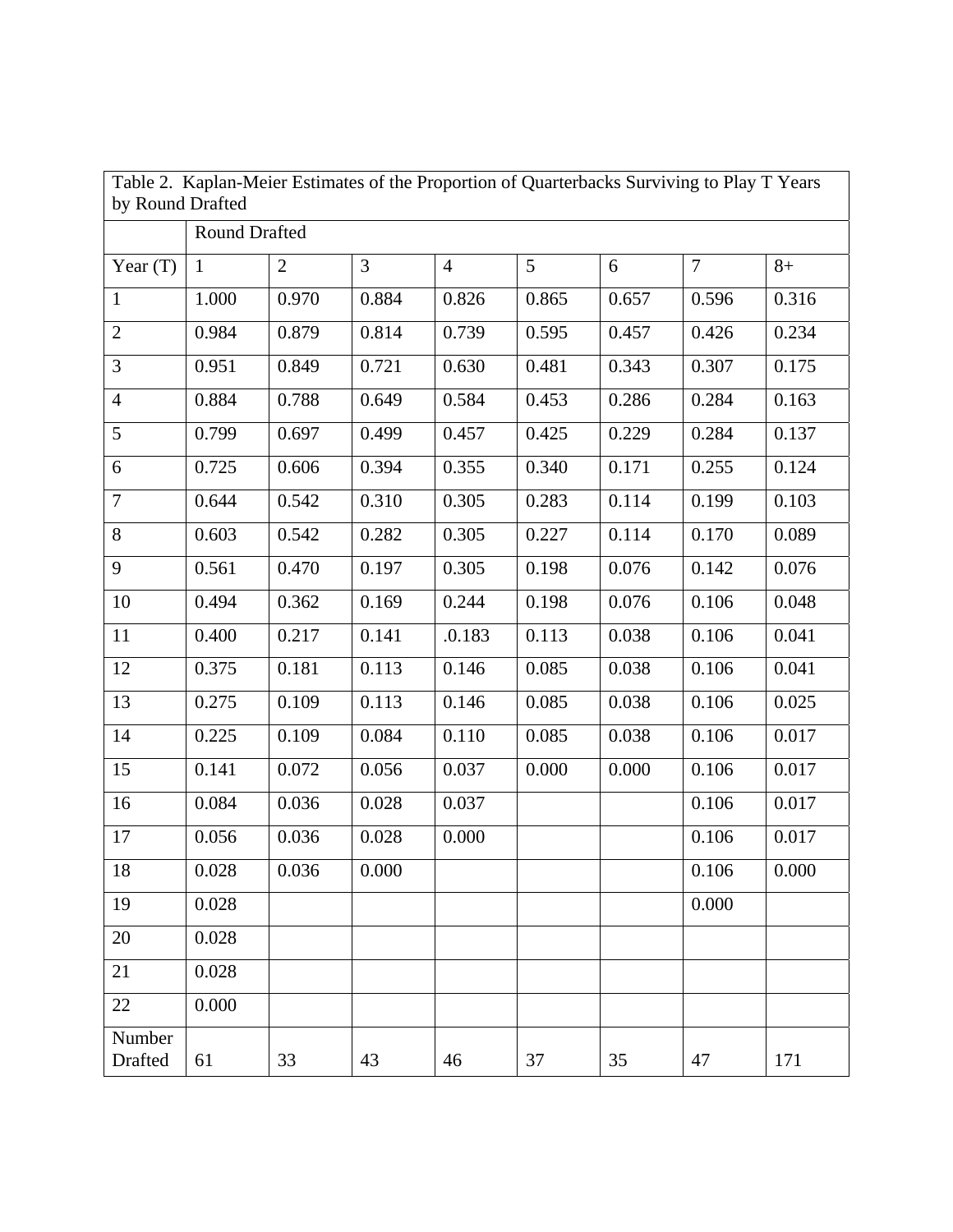| by Round Drafted  |                      |                |                |                | Table 3. Kaplan-Meier Estimates of the Proportion of Wide Receivers Surviving to Play T Years |       |                |       |  |
|-------------------|----------------------|----------------|----------------|----------------|-----------------------------------------------------------------------------------------------|-------|----------------|-------|--|
|                   | <b>Round Drafted</b> |                |                |                |                                                                                               |       |                |       |  |
| Year $(T)$        | $\mathbf{1}$         | $\overline{2}$ | $\overline{3}$ | $\overline{4}$ | 5                                                                                             | 6     | $\overline{7}$ | $8+$  |  |
| $\mathbf{1}$      | 1.000                | 0.956          | 0.925          | 0.835          | 0.686                                                                                         | 0.603 | 0.487          | 0.343 |  |
| $\mathbf{2}$      | 0.954                | 0.877          | 0.833          | 0.713          | 0.559                                                                                         | 0.405 | 0.379          | 0.228 |  |
| 3                 | 0.935                | 0.807          | 0.708          | 0.617          | 0.461                                                                                         | 0.298 | 0.279          | 0.181 |  |
| $\overline{4}$    | 0.880                | 0.772          | 0.557          | 0.504          | 0.333                                                                                         | 0.260 | 0.198          | 0.140 |  |
| 5                 | 0.831                | 0.654          | 0.504          | 0.407          | 0.255                                                                                         | 0.212 | 0.180          | 0.103 |  |
| 6                 | 0.757                | 0.562          | 0.448          | 0.305          | 0.216                                                                                         | 0.157 | 0.144          | 0.083 |  |
| $\tau$            | 0.660                | 0.478          | 0.388          | 0.246          | 0.156                                                                                         | 0.134 | 0.115          | 0.067 |  |
| 8                 | 0.569                | 0.398          | 0.313          | 0.217          | 0.120                                                                                         | 0.094 | 0.087          | 0.051 |  |
| 9                 | 0.496                | 0.312          | 0.279          | 0.158          | 0.093                                                                                         | 0.867 | 0.043          | 0.040 |  |
| 10                | 0.347                | 0.243          | 0.170          | 0.108          | 0.067                                                                                         | 0.043 | 0.032          | 0.027 |  |
| 11                | 0.283                | 0.162          | 0.131          | 0.054          | 0.040                                                                                         | 0.017 | 0.032          | 0.020 |  |
| 12                | 0.216                | 0.116          | 0.105          | 0.027          | 0.040                                                                                         | 0.009 | 0.032          | 0.014 |  |
| 13                | 0.144                | 0.081          | 0.078          | 0.027          | 0.013                                                                                         | 0.000 | 0.022          | 0.014 |  |
| 14                | 0.126                | 0.061          | 0.047          | 0.027          | 0.000                                                                                         |       | 0.022          | 0.007 |  |
| 15                | 0.105                | 0.061          | 0.016          | 0.000          |                                                                                               |       | 0.000          | 0.003 |  |
| 16                | 0.105                | 0.061          | 0.016          |                |                                                                                               |       |                | 0.003 |  |
| 17                | 0.063                | 0.030          | 0.000          |                |                                                                                               |       |                | 0.000 |  |
| 18                | 0.021                | 0.000          |                |                |                                                                                               |       |                |       |  |
| 19                | 0.021                |                |                |                |                                                                                               |       |                |       |  |
| 20                | 0.021                |                |                |                |                                                                                               |       |                |       |  |
| 21                | 0.000                |                |                |                |                                                                                               |       |                |       |  |
| 22                |                      |                |                |                |                                                                                               |       |                |       |  |
| Number<br>Drafted | 108                  | 114            | 120            | 115            | 102                                                                                           | 131   | 113            | 408   |  |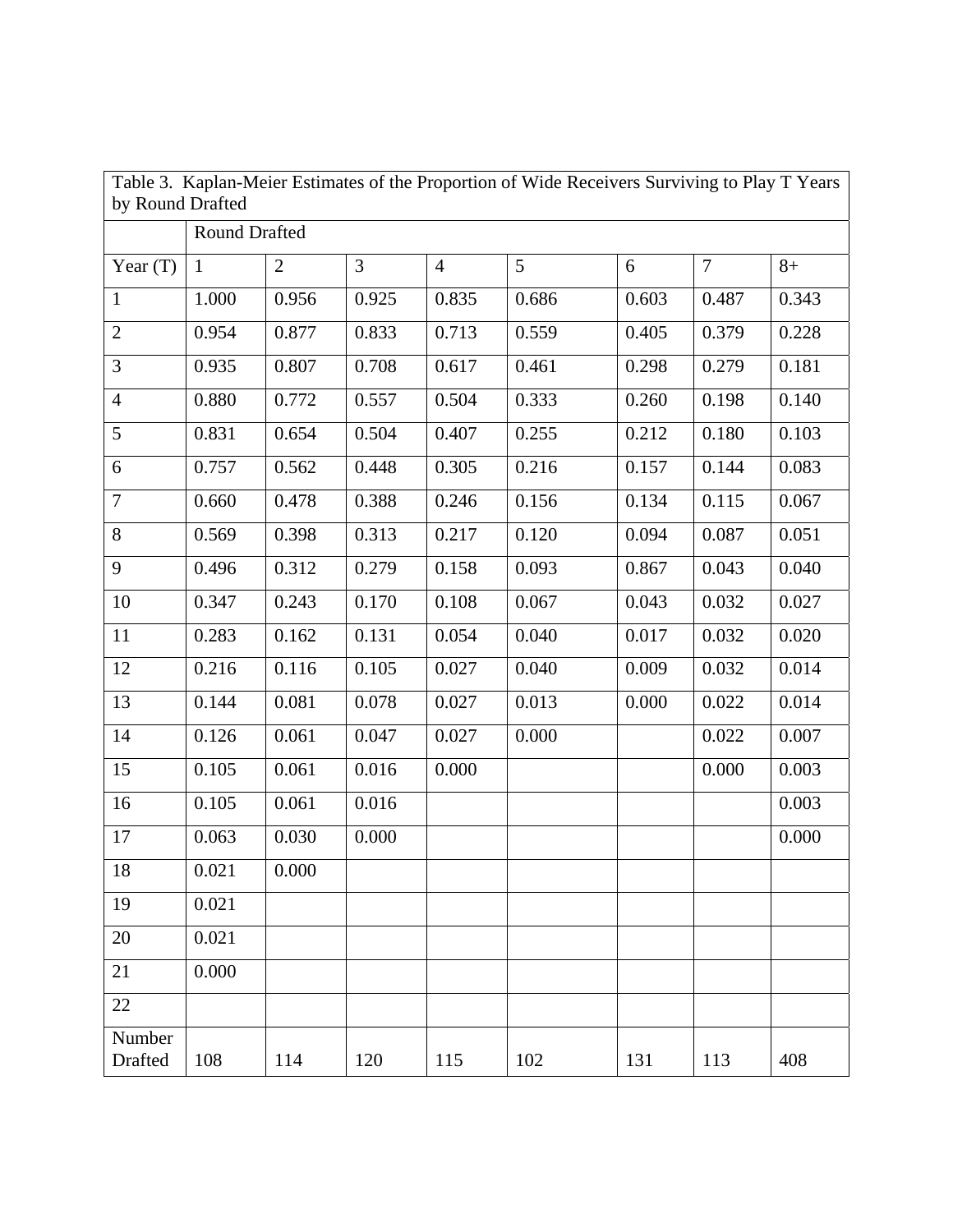|                | Table 4. Censored Regression Estimates of Spline Functions Relating Performance to Draft<br>Rank, Quarterbacks and Wide Receivers*                                                                                                                     |                        |                                  |                           |     |                       |                           |
|----------------|--------------------------------------------------------------------------------------------------------------------------------------------------------------------------------------------------------------------------------------------------------|------------------------|----------------------------------|---------------------------|-----|-----------------------|---------------------------|
| Column:        |                                                                                                                                                                                                                                                        | (1)                    | (2)                              | (3)                       | (4) |                       | (5)                       |
|                |                                                                                                                                                                                                                                                        | Quarterbacks           |                                  |                           |     | <b>Wide Receivers</b> |                           |
| Variable       | Ranks                                                                                                                                                                                                                                                  | Years                  | Rating                           | Passes                    |     | Years                 | Yards                     |
| Constant       |                                                                                                                                                                                                                                                        | $9.482^{a}$<br>(0.786) | $78.687$ <sup>a</sup><br>(5.980) | $2947.0^a$<br>(238.2)     |     | $9.910^a$<br>(.683)   | $7119.9^a$<br>(474.2)     |
| $R_1$          | $0$ < Rank < 30                                                                                                                                                                                                                                        | $-.027$<br>(.047)      | $-.209$<br>(.359)                | $-15.2$<br>(14.4)         |     | $-.085^a$<br>(.031)   | $-92.7^{\circ}$<br>(22.0) |
| $R_2$          | 30 <rank<60< td=""><td><math>-.083^c</math><br/>(.049)</td><td><math>-.580</math><br/>(.374)</td><td><math>-57.0^{\circ}</math><br/>(15.0)</td><td></td><td><math>-.068a</math><br/>(.022)</td><td><math>-7109^a</math><br/>(15.9)</td></rank<60<>     | $-.083^c$<br>(.049)    | $-.580$<br>(.374)                | $-57.0^{\circ}$<br>(15.0) |     | $-.068a$<br>(.022)    | $-7109^a$<br>(15.9)       |
| $R_3$          | 60 <rank<90< td=""><td><math>-.020</math><br/>(.044)</td><td>.197<br/>(.344)</td><td>3.3<br/>(13.6)</td><td></td><td><math>-.000</math><br/>(.021)</td><td>9.0<br/>(15.0)</td></rank<90<>                                                              | $-.020$<br>(.044)      | .197<br>(.344)                   | 3.3<br>(13.6)             |     | $-.000$<br>(.021)     | 9.0<br>(15.0)             |
| R <sub>4</sub> | 90 <rank<120< td=""><td><math>-.033</math><br/>(.046)</td><td><math>-.401</math><br/>(.353)</td><td><math>-2.8</math><br/>(14.0)</td><td></td><td><math>-.064a</math><br/>(.022)</td><td><math>-46.3^{\circ}</math><br/>(15.3)</td></rank<120<>        | $-.033$<br>(.046)      | $-.401$<br>(.353)                | $-2.8$<br>(14.0)          |     | $-.064a$<br>(.022)    | $-46.3^{\circ}$<br>(15.3) |
| $R_5$          | 120 <rank<150< td=""><td><math>-.029</math><br/>(.046)</td><td>.038<br/>(.354)</td><td><math>-9.7</math><br/>(14.0)</td><td></td><td><math>-.026</math><br/>(.022)</td><td><math>-10.7</math><br/>(15.4)</td></rank<150<>                              | $-.029$<br>(.046)      | .038<br>(.354)                   | $-9.7$<br>(14.0)          |     | $-.026$<br>(.022)     | $-10.7$<br>(15.4)         |
| $R_6$          | 150 <rank<180< td=""><td><math>-.059</math><br/>(.044)</td><td><math>-.254</math><br/>(.343)</td><td><math>-2.5</math><br/>(13.6)</td><td></td><td><math>-.018</math><br/>(.022)</td><td><math>-.2</math><br/>(15.8)</td></rank<180<>                  | $-.059$<br>(.044)      | $-.254$<br>(.343)                | $-2.5$<br>(13.6)          |     | $-.018$<br>(.022)     | $-.2$<br>(15.8)           |
| $R_7$          | 180 <rank<210< td=""><td>.055<br/>(.039)</td><td>.032<br/>(.302)</td><td>4.2<br/>(11.9)</td><td></td><td><math>-.002</math><br/>(.006)</td><td><math>-5.3</math><br/>(13.5)</td></rank<210<>                                                           | .055<br>(.039)         | .032<br>(.302)                   | 4.2<br>(11.9)             |     | $-.002$<br>(.006)     | $-5.3$<br>(13.5)          |
| $R_8$          | 210 <rank<290< td=""><td><math>-.034a</math><br/>(.011)</td><td><math>-.375^{\circ}</math><br/>(.086)</td><td><math>-5.6^{\circ}</math><br/>(3.4)</td><td></td><td><math>-.011c</math><br/>(.005)</td><td><math>-3.7</math><br/>(4.2)</td></rank<290<> | $-.034a$<br>(.011)     | $-.375^{\circ}$<br>(.086)        | $-5.6^{\circ}$<br>(3.4)   |     | $-.011c$<br>(.005)    | $-3.7$<br>(4.2)           |
| $R_9$          | Rank > 290                                                                                                                                                                                                                                             | $-.006$<br>(.009)      | $-.032$<br>(.074)                | $-.7$<br>(2.9)            |     | $-.005$<br>(.005)     | $-.1$<br>(3.8)            |
|                |                                                                                                                                                                                                                                                        |                        |                                  |                           |     |                       |                           |
| Pseudo- $R^2$  |                                                                                                                                                                                                                                                        | .07                    | .04                              | .02                       |     | .08                   | .02                       |

\*Standard errors in parentheses; levels of statistical significance:  $a = .01$ ,  $b = .05$ ,  $c = .10$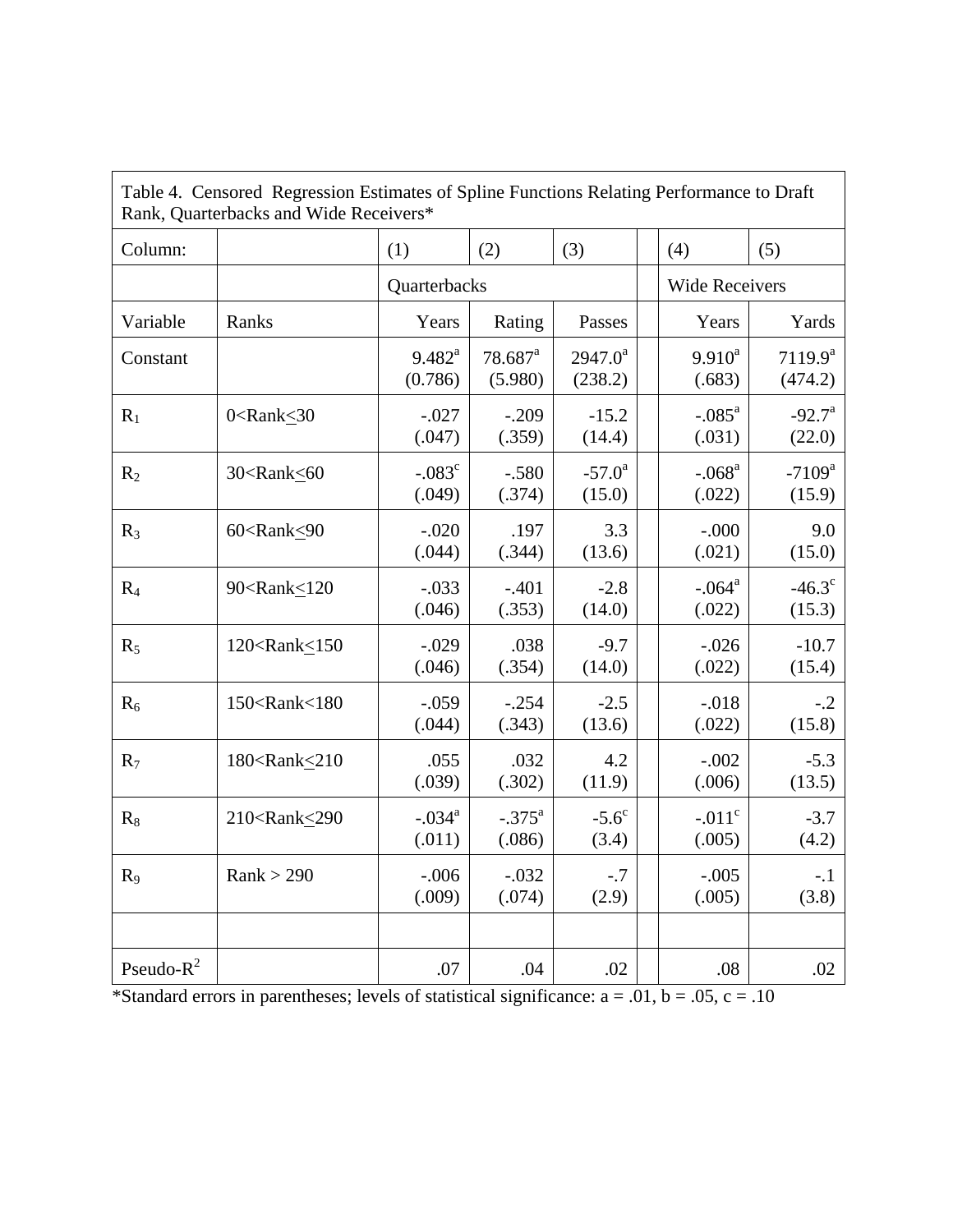| Quarterbacks and Wide Receivers |       |                 |                          |                       |           |                 |                     |  |
|---------------------------------|-------|-----------------|--------------------------|-----------------------|-----------|-----------------|---------------------|--|
|                                 |       |                 | A. Quarterbacks          |                       |           |                 |                     |  |
| Draft<br>Years:                 |       | 1974-1999       | 1974-2002                |                       | 1974-2005 |                 |                     |  |
| Draft<br>Round                  | All   | Years $\geq$ 10 | All                      | Passes $\geq$<br>2516 | All       | Did not<br>Play | Player < 3<br>years |  |
| $\mathbf{1}$                    | 11.8  | 33.9            | 11.7                     | 46.0                  | 12.9      | 0.0             | 1.2                 |  |
| $\overline{2}$                  | 7.4   | 15.4            | 7.7                      | 14.0                  | 7.0       | 0.6             | 2.0                 |  |
| 3                               | 9.0   | 9.2             | 8.9                      | 8.0                   | 9.1       | 3.0             | 4.7                 |  |
| $\overline{4}$                  | 9.7   | 12.3            | 9.8                      | 10.0                  | 9.7       | 4.8             | 6.7                 |  |
| 5                               | 7.9   | 10.8            | 7.9                      | 4.0                   | 7.8       | 3.0             | 7.8                 |  |
| $6\,$                           | 6.4   | 3.1             | 7.7                      | $6.0\,$               | 7.4       | $7.2\,$         | 9.0                 |  |
| $\tau$                          | 8.4   | 4.6             | 9.1                      | 6.0                   | 9.9       | 11.4            | 13.3                |  |
| $8\,$                           | 39.4  | 10.8            | 37.3                     | 6.0                   | 36.2      | 70.1            | 55.3                |  |
| Number                          | 391   | 65              | 429                      | 50                    | 473       | 167             | 255                 |  |
|                                 |       |                 | <b>B.</b> Wide Receivers |                       |           |                 |                     |  |
| Draft<br>Years:                 |       | 1974-1999       | 1974-2001                |                       | 1974-2005 |                 |                     |  |
| Draft<br>Round                  | All   | Years $\geq 10$ | All                      | Yards $\geq$<br>8129  | All       | Did Not<br>Play | Player < 3<br>Years |  |
| $\mathbf{1}$                    | 7.8   | 28.9            | 8.3                      | 46.0                  | 8.9       | 0.0             | 1.0                 |  |
| $\overline{2}$                  | 9.0   | 21.7            | 9.1                      | 24.0                  | 9.4       | 1.1             | 3.3                 |  |
| $\mathfrak{Z}$                  | 9.5   | 14.4            | 9.7                      | $8.0\,$               | 9.9       | 2.0             | 5.2                 |  |
| $\overline{4}$                  | 9.8   | 11.3            | 9.6                      | $6.0\,$               | 9.5       | $4.3$           | 6.6                 |  |
| 5                               | 8.1   | 5.2             | 8.3                      | 6.0                   | 8.4       | 7.2             | 8.2                 |  |
| $\sqrt{6}$                      | 10.2  | 5.2             | 10.8                     | 2.0                   | 10.8      | 11.7            | 13.7                |  |
| $\tau$                          | 8.7   | 3.1             | 8.9                      | 2.0                   | 9.3       | 13.1            | 12.2                |  |
| $8\,$                           | 36.8  | 10.3            | 35.3                     | 6.0                   | 33.7      | 60.5            | 49.8                |  |
| Number                          | 1,009 | 97              | 1,079                    | 50                    | 1,211     | 443             | 671                 |  |

Table 5. Percentage Distribution by Draft Round for Top and Bottom Performers among`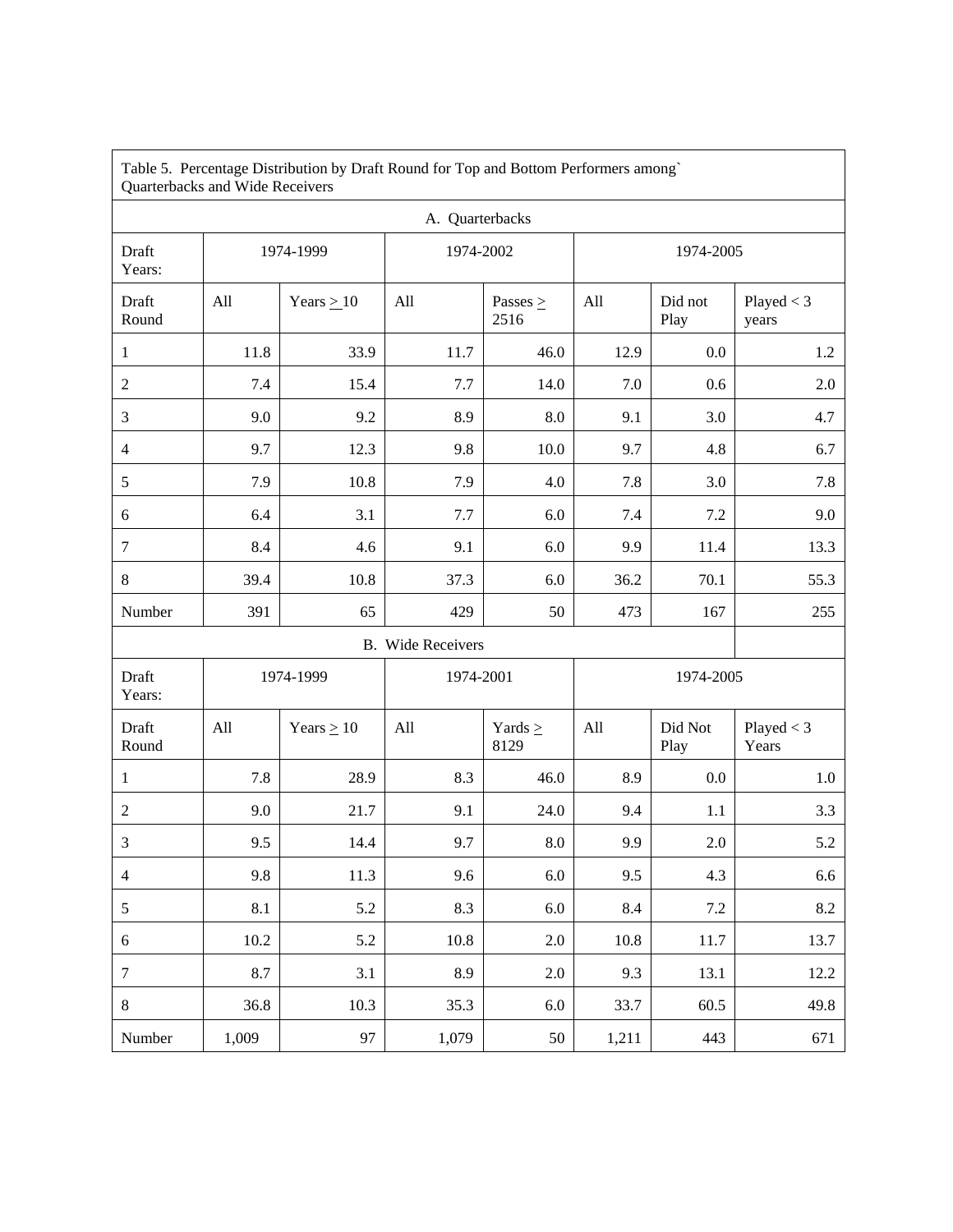| Table 6. Censored Regressions Estimates of Team Success in Drafting Quarterbacks and Wide<br>Receivers* |                          |                  |                            |                       |                         |                        |
|---------------------------------------------------------------------------------------------------------|--------------------------|------------------|----------------------------|-----------------------|-------------------------|------------------------|
| Column:                                                                                                 | (1)                      | (2)              | (3)                        |                       | (4)                     | (5)                    |
|                                                                                                         |                          | Quarterbacks     |                            | <b>Wide Receivers</b> |                         |                        |
| Variable:                                                                                               | Years                    | <b>QR</b>        | Passes                     |                       | Years                   | Yards                  |
| Constant                                                                                                | $12.8^a(1.3)$            | $88.69a$ (9.90)  | $2787^{\rm a}$ (417)       |                       | $7.05^{\text{a}}$ (.57) | $3774.1^a$ (419)       |
| Rank                                                                                                    | $-.02a$ (.002)           | $-.19a$ (.01)    | $-6.42^{\mathrm{a}}$ (.56) |                       | $-.021a$ (.001)         | $-12.76^{\circ}$ (.71) |
| Dummy Variables for Teams:                                                                              |                          |                  |                            |                       |                         |                        |
| 49ers 1                                                                                                 | $-5.2^{\mathrm{a}}(1.6)$ | $-22.7(12.0)$    | $-900(505)$                |                       | .21(.79)                | 416 (581)              |
| Bears 2                                                                                                 | $-3.9(1.6)$              | $-11.7(11.9)$    | $-955(503)$                |                       | $-.17(.74)$             | $-301(545)$            |
| Bengals 3                                                                                               | $-6.5^a(1.5)$            | $-21.6^a(11.4)$  | $-1275$ <sup>a</sup> (482) |                       | $-.01(.75)$             | 12 (552)               |
| Bills 4                                                                                                 | $-6.1^a(1.6)$            | $-30.6^b(12.1)$  | $-1255^b(511)$             |                       | $-.36(.74)$             | $-322(539)$            |
| Broncos 5                                                                                               | $-4.3^{\circ}$ (1.6)     | $-11.9(12.6)$    | $-1180^b$ (529)            |                       | $-.75(.74)$             | $-468(543)$            |
| Browns 6                                                                                                | $-6.6^a(1.6)$            | $-19.8(12.4)$    | $-1269^b(527)$             |                       | .21(.74)                | $-31(540)$             |
| <b>Buccaneers 7</b>                                                                                     | $-4.6^a(1.6)$            | $-21.7(12.0)$    | $-695(506)$                |                       | $-.82(.76)$             | $-415(557)$            |
| Cardinals 8                                                                                             | $-5.8^a(1.6)$            | $-16.7(12.4)$    | $-1218^b$ (523)            |                       | $-.22(.75)$             | 188 (544)              |
| Chargers 9                                                                                              | $-4.9^{\mathrm{a}}(1.5)$ | $-9.4(11.9)$     | $-823(501)$                |                       | $-.91(.75)$             | $-596(549)$            |
| Chiefs 10                                                                                               | $-6.9^{\mathrm{a}}(1.6)$ | $-31.9(12.3)$    | $-1592^{\mathrm{a}}(520)$  |                       | $-1.00$ (.72)           | $-824(530)$            |
| Colts 11                                                                                                | $-3.4^b$ (1.6)           | $-15.5(12.1)$    | $-147(512)$                |                       | $-.02$ $(.78)$          | 313 (570)              |
| Cowboys 12                                                                                              | $-3.6^b(1.6)$            | $-1.5(12.3)$     | $-626(520)$                |                       | .35(.77)                | 208 (567)              |
| Dolphins 13                                                                                             | $-4.5^a(1.6)$            | $-13.4(12.1)$    | $-497(509)$                |                       | .27(.77)                | 264 (566)              |
| Eagles 14                                                                                               | $-4.7^{\rm a}$ (1.7)     | $-14.1(12.8)$    | $-807(537)$                |                       | $-1.37(0.81)$           | $-849(592)$            |
| Falcons 15                                                                                              | $-4.6^{\circ}$ (1.6)     | $-12.3(12.4)$    | $-530(525)$                |                       | $-0.47(0.74)$           | $-437(541)$            |
| Giants 16                                                                                               | $-4.7^{\mathrm{a}}(1.6)$ | $-8.6(12.2)$     | $-930(516)$                |                       | .41(.76)                | $-381(557)$            |
| Jaguars 17                                                                                              | $-2.0(2.6)$              | 17.1(19.6)       | $-792(815)$                |                       | $-.40(1.08)$            | $-714(790)$            |
| Jets 18                                                                                                 | $-2.6(1.6)$              | $-1.6(12.6)$     | $-495(534)$                |                       | $-.23(.74)$             | 34 (544)               |
| Lions 19                                                                                                | $-5.3^a(1.6)$            | $-14.0(132.3)$   | $-1060^b(524)$             |                       | $-.78$ $(.74)$          | $-482(540)$            |
| Packers 20                                                                                              | $-5.1^a(1.5)$            | $-11.9(11.5)$    | $-815(486)$                |                       | .15( .73)               | 160 (534)              |
| Panthers 21                                                                                             | $-5.9^a$ (2.1)           | $-34.6^b$ (16.7) | $-710(698)$                |                       | .70(1.29)               | 1021 (946)             |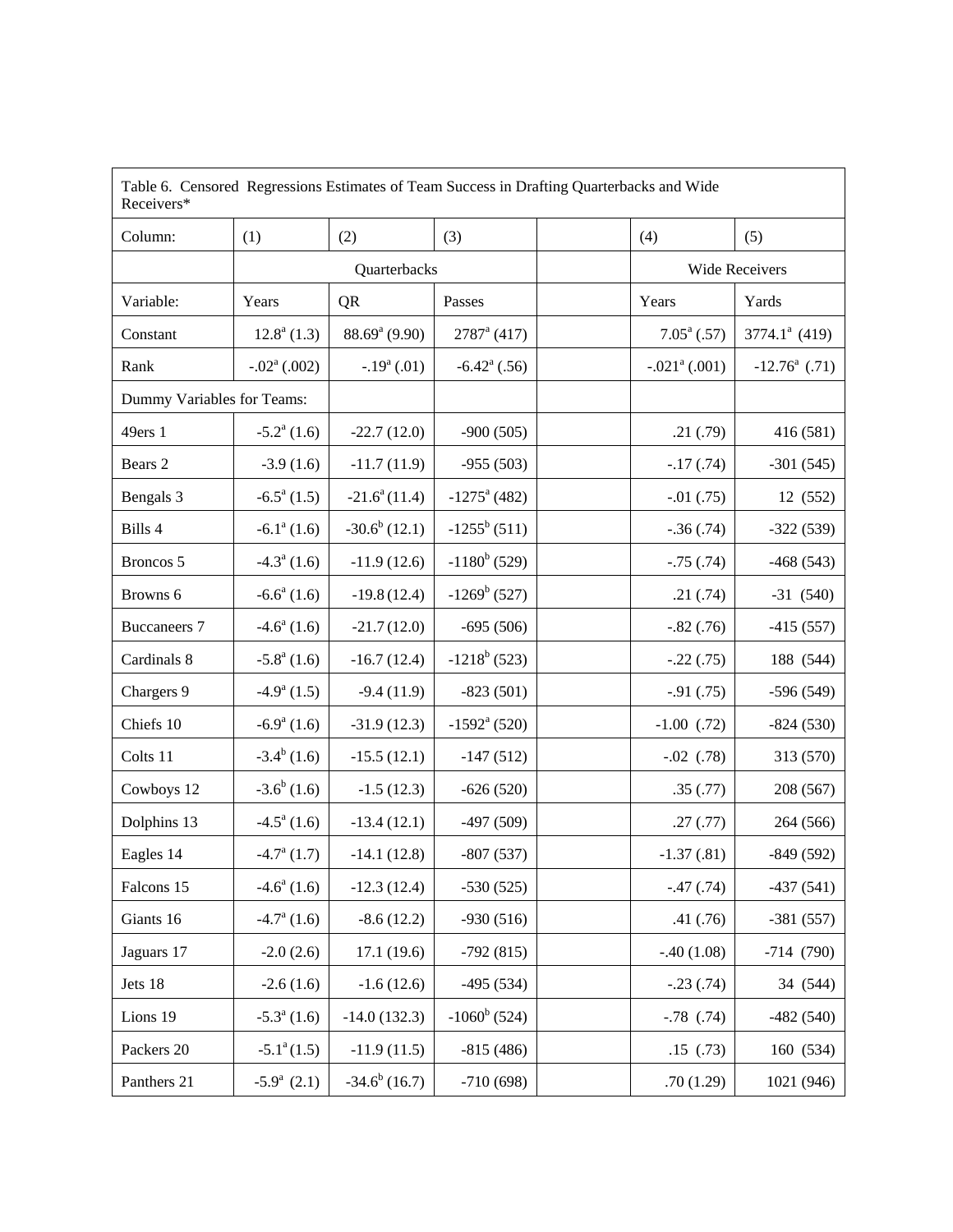| Patriots 22   | $-3.0^b(1.6)$            | 5.5(12.0)     | $-394(506)$          | .09(0.75)      | $-88(547)$  |
|---------------|--------------------------|---------------|----------------------|----------------|-------------|
| Raiders 23    | $-4.8(1.6)$              | $-13.7(12.3)$ | $-1076^b(522)$       | .71(.81)       | 307 (595)   |
| Rams 24       | $-4.3^{\circ}$ (1.5)     | $-10.6(11.8)$ | $-926^{\circ}$ (500) | .69(.73)       | 562 (537)   |
| Ravens 25     | $-6.4^{\circ}$ (1.9)     | $-13.2(14.9)$ | $-1202(632)$         | 1.06(1.20)     | $-192(879)$ |
| Redskins 26   | $-3.9^b(1.6)$            | $-1.3(12.1)$  | $-714(512)$          | .39(.80)       | 92 (586)    |
| Saints 27     | $-5.6^{\circ}$ (1.7)     | $-11.8(13.3)$ | $-1029(563)$         | $-.76$ $(.74)$ | $-368(541)$ |
| Seahawks 28   | $-6.2^{\mathrm{a}}(1.6)$ | $-17.8(12.5)$ | $-1298^b(531)$       | $-.81(.81)$    | -490 (592)  |
| Steelers 29   | $-3.5^b(1.6)$            | $-10.1(12.2)$ | $-851^{\circ}$ (516) | .07(0.72)      | $-116(526)$ |
| Texans30      | $-5.6^b(2.5)$            | $-5.2(19.0)$  | $-808(815)$          | .27(1.95)      | 695 (1402)  |
| Titans31      | $-5.4^{\rm a}(1.7)$      | $-21.2(12.9)$ | $-818(545)$          | .59(.71)       | 166 (519)   |
|               |                          |               |                      |                |             |
| Pseudo- $R^2$ | .078                     | .049          | .020                 | .066           | .015        |

\*Standard errors in parentheses; levels of statistical significance:  $a = .01$ ,  $b = .05$ ,  $c = .10$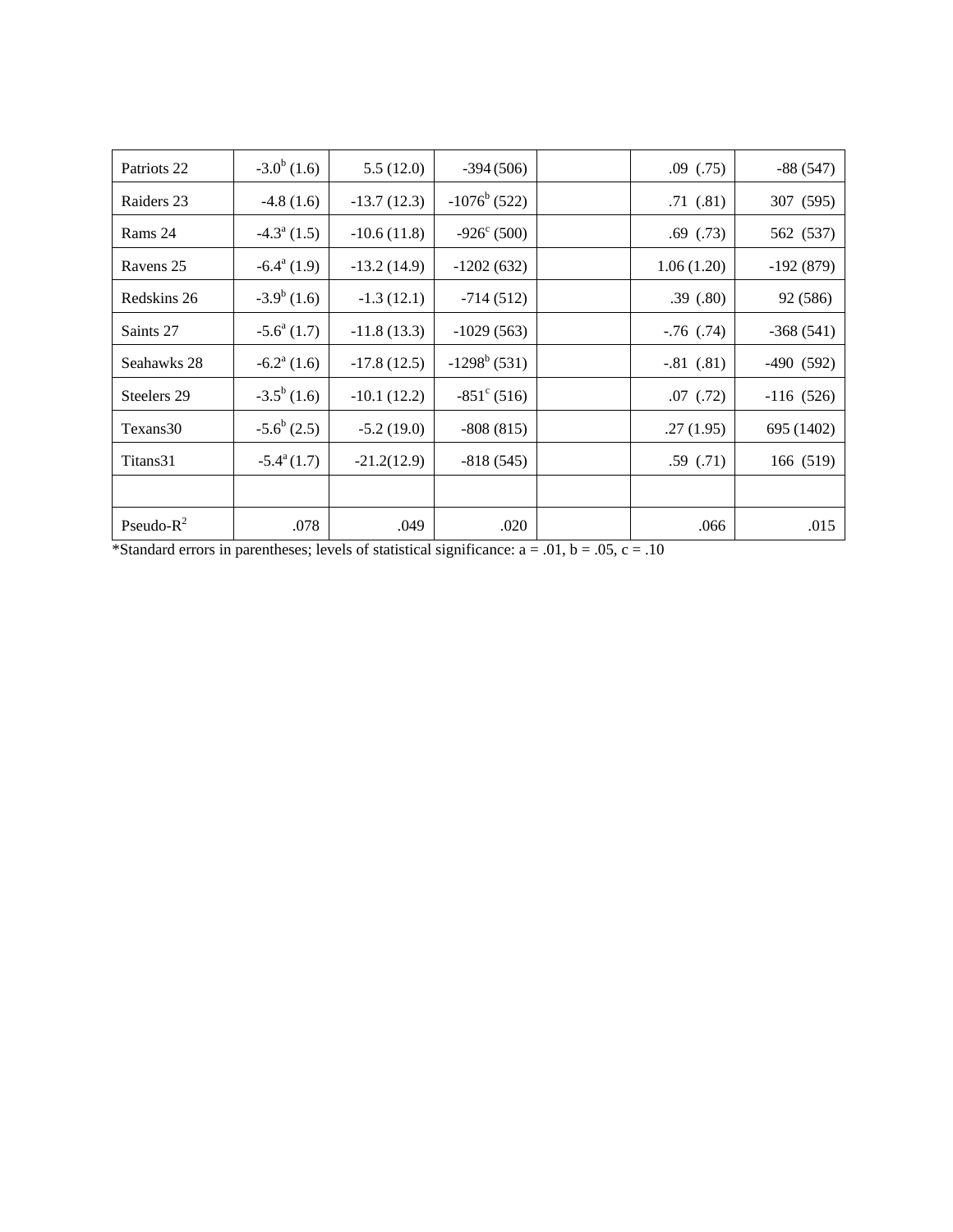#### **Appendix A: Life Table Estimation**

The life tables show the probability that a player taken in a given round survives to play at least T years  $(S_T)$ . The life tables are based on the Kaplan-Meier (or product limit) methodology (Kaplan and Meier, 1959; Cleeves, et al, 2001, pp. 89-92). Players' careers contribute to the calculation of survival probabilities until the time at which they are censored. The following illustration for first round quarterbacks shows how the Kaplan-Meyer estimator is calculated for the first four years of play for quarterbacks drafted in the first round.

| Example. Calculation of the Kaplan-Meier Estimate of the Proportion of Round 1<br>Quarterbacks Surviving to Play T Years |                |                        |          |                              |  |  |  |
|--------------------------------------------------------------------------------------------------------------------------|----------------|------------------------|----------|------------------------------|--|--|--|
|                                                                                                                          | (1)            | (2)                    | (3)      | (4)                          |  |  |  |
| Years $(T)$                                                                                                              | Number Playing | <b>Finished Career</b> | Censored | Proportion Surviving $(S_T)$ |  |  |  |
| 1                                                                                                                        | 61             |                        | U        | 1.000                        |  |  |  |
| $\overline{2}$                                                                                                           | 60             | $\overline{2}$         | O        | .984                         |  |  |  |
| 3                                                                                                                        | 58             | 5                      |          | .951                         |  |  |  |
| 4                                                                                                                        | 52             | 5                      |          |                              |  |  |  |

 61 quarterbacks were drafted in the first round. The chart shown above lists the number of quarterbacks playing for various number of years (column 1), the number who exit the sample because they have completed play (column 2), the number who leave the sample because they are censored (that is, the number still active in 2008) and who may play additional years (column 3), and the estimate of the proportion surviving to play T years (column 4).